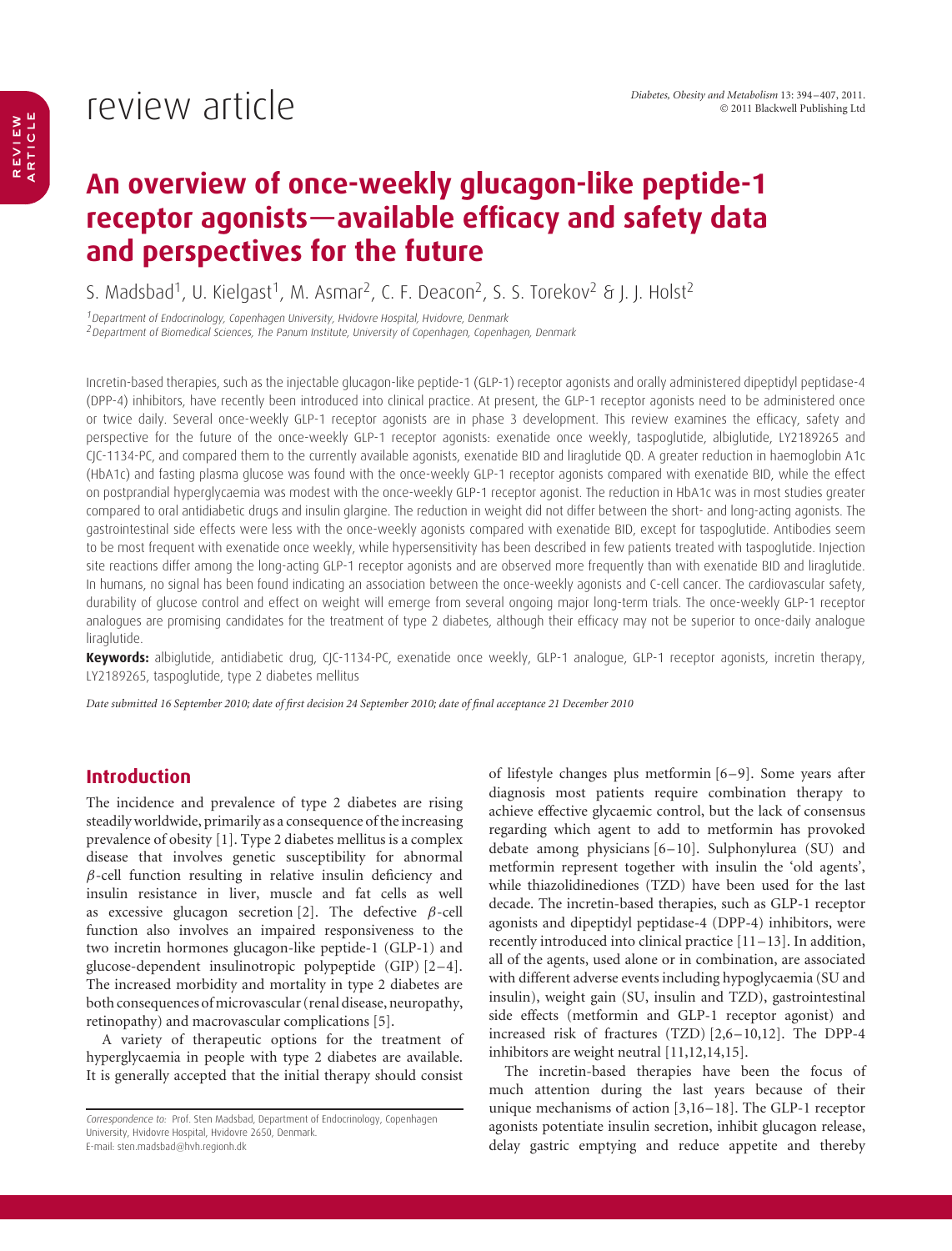

Figure 1. Shows the glucagon-like peptide-1 (GLP-1) receptor agonists, which have already been approved (exenatide BID and liraglutide). The agonists are subdivided in relation to whether the backbone of the compound is human GLP-1 or exenatide, and in relation to the frequency of administration (once weekly or once daily or twice daily). The onceweekly GLP-1 receptor agonists illustrated with yellow are discussed in details in the present review.

induce weight loss [3,16]. The DPP-4 inhibitors primarily improve insulin secretion and inhibit glucagon release, but have no clinically relevant effects on gastric emptying and appetite [3,11,16,17,19]. The potentiation of insulin and glucagon release is glucose dependent and therefore associated with a low risk of hypoglycaemia [3,11,16,17,19–21]. The combined improvement of glycaemic control and weight loss has promoted a particular interest in GLP-1 receptor agonists  $[11-13]$ .

The short half-life of native GLP-1 (1–2 min) has necessitated the development of long-acting GLP-1 receptor agonists for the management of type 2 diabetes [3,12,13,16, 22]. The short half-life is due to inactivation by cleavage by the enzyme DPP-4 at the alanine residue at position 2 of the molecule [3,16,17,23, 24].

The present review provides an update on currently available clinical trials that have assessed the efficacy and safety of exenatide twice daily (BID) and liraglutide as well as the long-acting once-weekly GLP-1 receptor agonists: exenatide once weekly, taspoglutide and albiglutide (figure 1). The onceweekly LY219265 and CJC-1134-PC will also be presented briefly (figure 1). Two other long-acting GLP-1 receptor agonists in development, CJC-1131 and semaglutide, will not be discussed, as information about the compounds is very sparse.

### **Exenatide BID (Byetta) and Liraglutide (Victoza)**

Currently, two GLP-1 receptor agonists with extended half-lives are available for the treatment of type 2 diabetes [13,25–29]. The first GLP-1 receptor agonist to reach the market (2005), exenatide (synthetic exendin-4; Byetta®, Amylin Pharmaceuticals, Inc., San Diego, CA; Eli Lilly Company, Indianapolis, IN, USA), shares 53% amino acid homology with human GLP-1 [26,28,29]. Liraglutide (Victoza®, Novo Nordisk, Bagsværd, Denmark) is 97% identical to the native hormone and has a fatty acid side chain promoting binding to human albumin

# DIABETES, OBESITY AND METABOLISM  $F$  and  $F$  are view articles are very set of  $F$

after administration [25,27]. The half-life of exenatide after sc administration is about 2.4 h, and exenatide is therefore given twice daily, whereas the half-life of liraglutide is about 13 h and is administered as once-daily sc injection [13,25–29]. Exenatide is given in micrograms (mcg), starting with 5 mcg BID and 10 mcg BID after 4 weeks if tolerated [13,26]. Liraglutide treatment is initiated with 0.6 mg once daily, increasing to 1.2 mg after 1 week and in some patients up to 1.8 mg [13]. The concentration of liraglutide is much higher than that of exenatide, but the fraction of the hormones that is not bound to albumin is very low, so that the concentration of free hormone is probably similar to that of the peak concentration of exenatide [13,25,27]. Because of the large depot of bound liraglutide, its concentration varies little throughout the day (which also means that the timing of injection is uncritical), whereas the concentration of exenatide given twice daily (BID) varies from very low to therapeutic values [26,29]. The uptitration is employed to reduce gastrointestinal side effects [13,25–27,29]. As nausea probably occurs at high peak plasma concentrations of GLP-1 [30], the lower incidence of nausea with liraglutide compared with exenatide BID may be explained by its sustained release formulation and tachyphylaxia resulting from the sustained plasma level [25,27,31,32]. Exenatide BID is currently approved (2005) for use as an adjunct twice-daily (BID) formulation injected before breakfast and dinner [13,26,29]. Once-daily liraglutide was approved in 2009 in Europe and in 2010 in USA and Japan.

The reduction in haemoglobin A1c (HbA1c) with exenatide BID is about 0.5–1.0% in patients with a baseline HbA1c of 7.9–8.4%, whereas open-label comparator studies showed HbA1c reduction of 1.1–1.5% from baseline HbA1c values of 8.2–9.0% [13,26]. The reduction in HbA1c with liraglutide in clinical controlled trials of the LEAD (*L*iraglutide *E*ffect and *A*ction in *D*iabetes) programme was 0.8–1.5% in patients with an average baseline HbA1c of 8.2–8.5%. The reduction was in most cases greater or at least similar to oral comparator antidiabetic drugs [13]. In patients with a mean baseline HbA1c of about 8.5 and 9.8%, the reduction was 1.4 and 2.3%, respectively [13,33]. In a head-to-head comparison (LEAD 6), the reduction in HbA1c was 0.33% greater  $(-1.12 \text{ vs.})$ −0.79%) with liraglutide compared with exenatide [31,32]. Also reduction in fasting plasma glucose was greater  $(-1.6 \text{ vs.})$ −0.6 mmol/l), while weight loss did not differ significantly (−3.24 vs. −2.87 kg) [31,32]. In most phase 3 studies with exenatide and liraglutide, the weight loss was in the range of 2–3 kg after 26 weeks of treatment compared with placebo and greatest when added to metformin [13]. In LEAD 6 pancreatic β-cell function was improved, and triglycerides and free fatty acids were reduced to a greater extent with liraglutide than exenatide. However, the ability to reduce blood pressure (−2.5/1.1 vs. −2.0/1.9 mm Hg) was similar [31,32]. The gastrointestinal side effects were most pronounced with exenatide BID, 28% having nausea and 9.9% vomiting compared with 25.5 and 6.0%, respectively, during treatment with liraglutide [31,32]. After 8–10 weeks the percentage of patients reporting nausea with liraglutide was below 10%, while in the exenatide group the level remained at about 10% [31]. At week 26, only 2.5% of the liraglutide group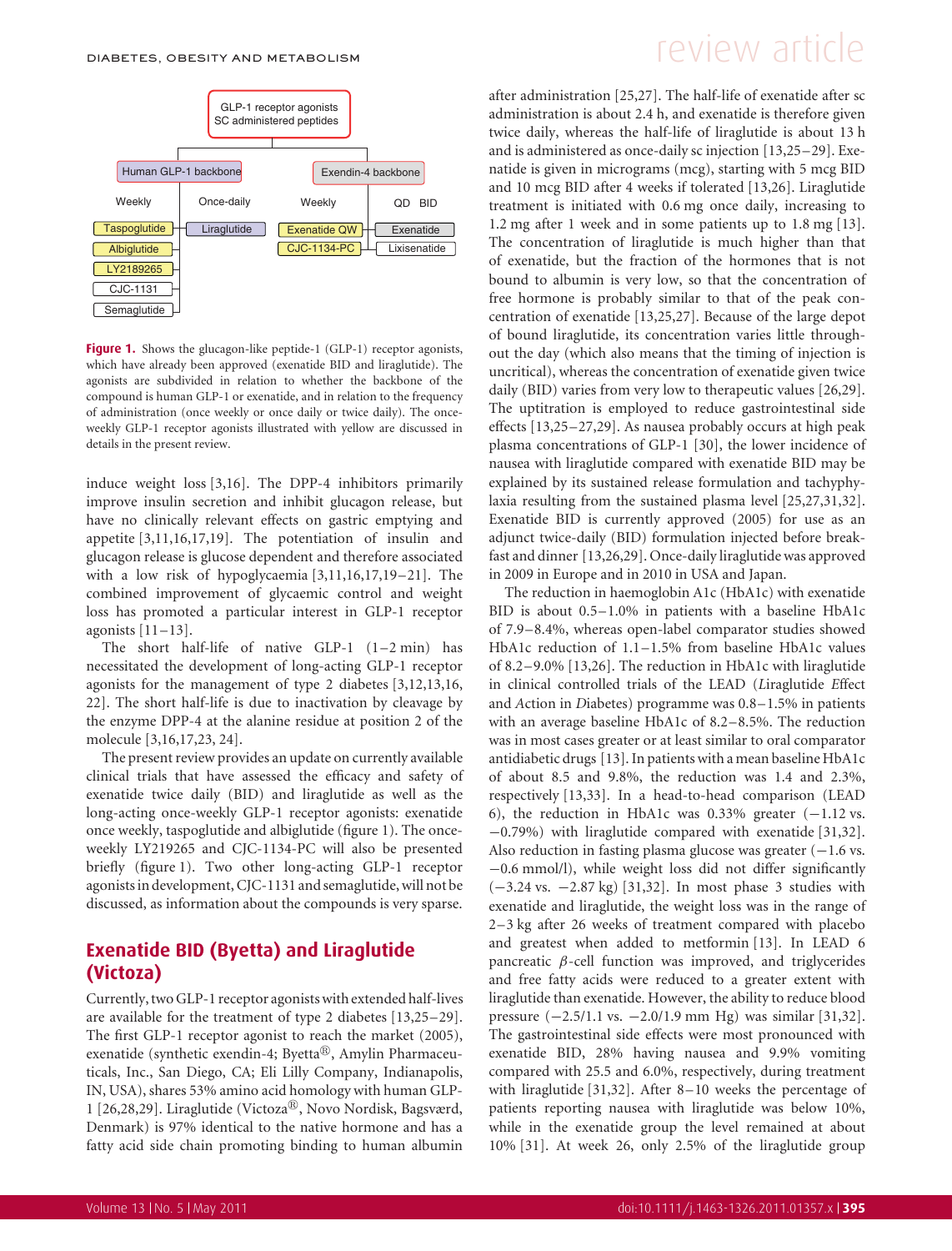had nausea compared with 8.6% in the exenatide group [31]. Antibodies have been reported in approximately 50% during treatment with exenatide versus 4–13% in patients receiving liraglutide [13,34]. In most patients, the antibodies were of low titres and without apparent effect on efficacy [34,35]. In LEAD 6 liraglutide was less immunogenic than exenatide, and fewer than 10% of liraglutide-treated patients developed antibodies to liraglutide [34]. Overall, antiliraglutide antibodies were low, and did not impact the efficacy or safety of liraglutide treatment [34]. Overall, treatment satisfaction was rated slightly higher with liraglutide than exenatide BID [31,32].

### **Exenatide Once Weekly (Bydureon)**

An exenatide once-weekly (QW) formulation has been developed using biodegradable polymeric microspheres that entrap exenatide (Amylin Pharmaceutical, Ely Lilly and Alkermes Incorporated, Cambridge, MA, USA) [36,37]. Exenatide is incorporated into a matrix of  $poly(p,L-lactide-co-glycolide)$ (PLG), which previously has been used as a biomaterial in sutures and in extended release preparations that allow gradual drug delivery at controlled rates [38]. Once released, exenatide is eliminated via the kidneys. After sc injection of 2 mg of exenatide once weekly, a stable plasma exenatide level is obtained after 5–10 weeks, a level which is comparable to the peak concentrations observed with exenatide BID [36,37]. A plasma level of exenatide >50 pg/ml, which is known to reduce fasting plasma glucose concentration, is observed after about 2 weeks of treatment [36].

### Clinical Controlled Studies With Exenatide Once Weekly

In a small clinical trial, patients with type 2 diabetes treated with diet and exercise or metformin monotherapy were randomized to placebo  $(n = 14)$ , 0.8 mg exenatide once weekly  $(QW)$  $(n = 16)$  or 2.0 mg exenatide QW  $(n = 15)$  [36]. The trial composed of 15 weeks of active treatment followed by a 12-week follow-up. Average baseline HbA1c was 8.5%, and the reduction in HbA1c was −1.4 and −1.7% in the 0.8 and 2 mg groups, compared with an increase of  $+0.4\%$  in the placebo group. The final HbA1c was 7.2 and 6.6% for the 0.8 and 2.0 mg groups, respectively. More than 80% of patients treated with 2.0 mg reached HbA1c <7.0%. The study showed that the dose–response relationship for HbA1c reduction and weight control differs [36]. Thus, the 2.0 mg dose reduced weight significantly (−3.4 kg) compared with placebo treatment, while the 0.8 mg dose was without any effect on weight [36].

### DURATION-1

In the DURATION-1 (*D*iabetes therapy *U*tilisation: *R*esearching changes in Hb*A*1c, weight and other factors *T*hough *I*ntervention with exenatide *ON*ce weekly) trial, 10 mcg exenatide BID and 2 mg exenatide QW were compared in a 30-week trial including 295 type 2 patients [35]. Average baseline HbA1c was 8.2%, weight 102 kg, body mass index (BMI)  $35 \text{ kg/m}^2$  and duration of diabetes 6-7 years. The reduction in HbA1c was greater in the exenatide QW group (−1.9%) compared with—1.5% in the exenatide BID-treated



Figure 2. The effect of exenatide once weekly compared with oral antidiabetic agents and insulin glargine on changes in haemoglobin A1c (HbA1c) from baseline. Baseline HbA1c in the individual studies is also given.

patients (figure 2). Mean difference was 0.33% in HbA1c. Most of the patients reached HbA1c  $\leq$ 7.0 (77% for QW vs. 61% for BID), and 49% in QW reached an HbA1c  $\leq$ 6.5 and 25% reached HbA1c ≤6.0%. The reduction in fasting plasma glucose was  $-2.3$  and  $-1.4$  mmol/l in QW and BID groups, respectively. Also fasting plasma glucagon was reduced more with QW, while reduction in postprandial glucose excursions and slowing in gastric emptying were less pronounced in QW compared with BID. The weight loss did not differ between the two groups by 30 weeks  $(-3.7 \text{ kg for QW vs. } -3.6 \text{ kg for }$ BID), and about 75% of the patients lost weight (figure 3). Both treatments were associated with reduction in triglycerides and blood pressure [35].

After 30 weeks, patients treated with exenatide QW continued treatment, while patients who were treated with exenatide BID shifted to QW for 22 weeks [39]. Two hundred and twenty-eight of the initial 295 patients entered the openlabel extension. Patients continuing exenatide QW maintained HbA1c improvement through 52 weeks (−2.0%). Patients switching from exenatide BID to QW achieved further improvements in HbA1c, and both groups displayed the same reduction and mean HbA1c (6.6%) at week 52, and 71 versus 54% achieved HbA1c  $\leq$ 7.0 and  $\leq$ 6.5%, respectively. In patients with a basal HbA1c >9.0%, the reduction in HbA1c was 2.6–2.8%. The mean reduction in weight was about −3.6 to −3.7 kg (figure 3) [39]. After 1 year about 78% achieved reduction in both HbA1c and weight. The reduction in fasting plasma glucose was −2.5 mmol/l, but during the shift at week 30 the BID patients experienced a transient increase in fasting plasma glucose for few weeks, which was followed by a further improvement the following weeks. After 52 weeks, the reductions in systolic and diastolic blood pressures were −6.2 and −2.8 mm Hg, respectively. Significant reductions in lipids, especially triglycerides, were shown [39].

*Safety and Tolerability.* In DURATION-1, the incidence of nausea (26 vs. 35%) and vomiting (11 vs. 19%) was lower in QW compared with BID [35]. Injection site pruritus, or erythema, or induration or pain was observed in 18% of exenatide QW [35]. Most patients developed antibodies to exenatide QW (110 of 148) compared with 71 of 147 patients in the BID group. Antibodies to exenatide peaked in week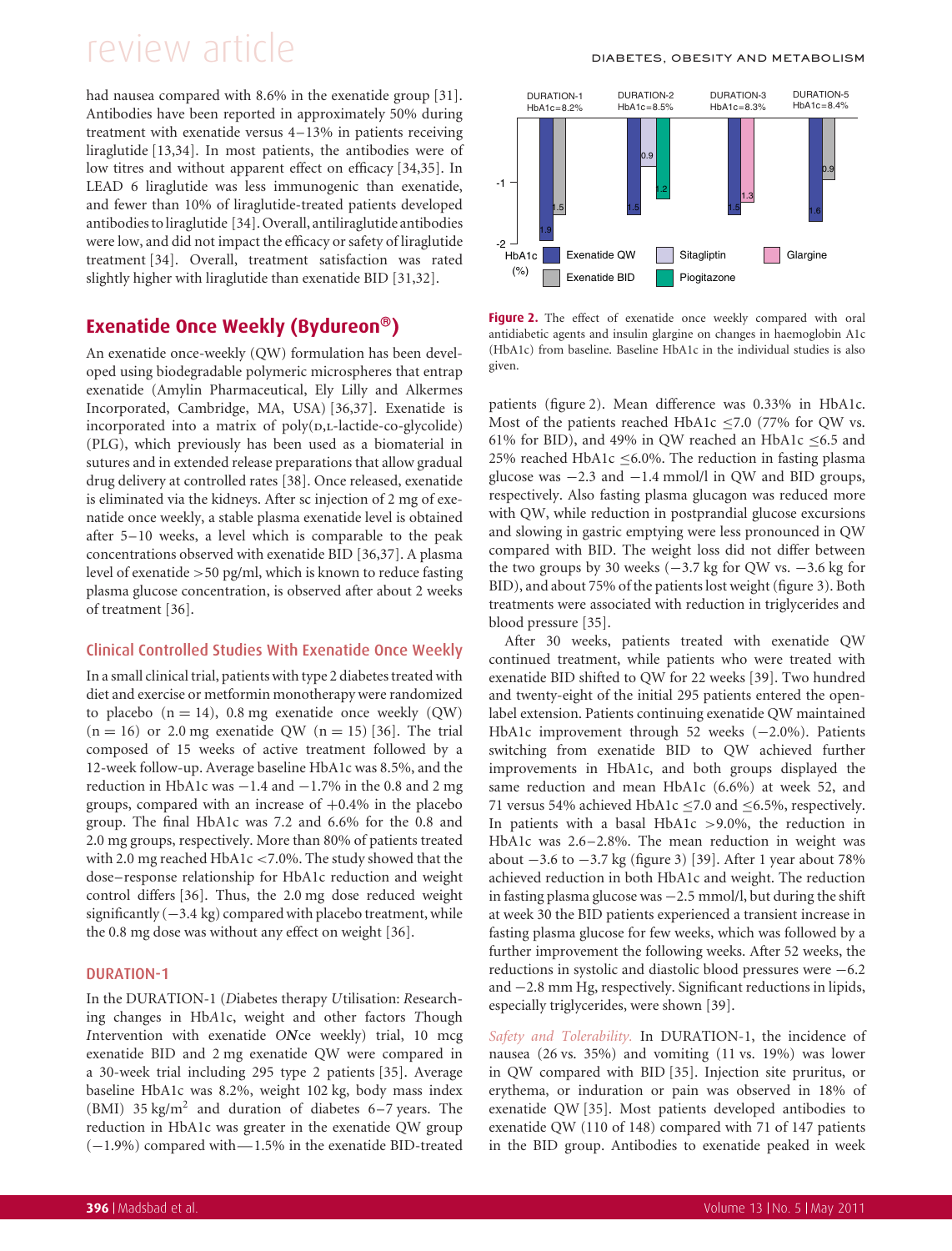

**Figure 3.** The effect of exenatide once weekly compared with oral antidiabetic agents and insulin glargine on changes in weight (kg) from baseline. Baseline body mass index (BMI) in the individual studies is also given.

6 for both treatments, but the titres were about three times higher during exenatide QW compared with BID [35]. Overall, the titre of antibodies was not predictive of individual HbA1c change or adverse events [35].

The DURATION-1 study illustrates that exenatide QW is more effective in reducing HbA1c and fasting plasma glucose than BID, while the reduction in weight did not differ. Treatment with exenatide QW was generally well tolerated, and the only incidences of hypoglycaemia occurred in patients concomitantly receiving SU. It is also noteworthy that patients switching from the short-acting exenatide BID to QW experience a transient deterioration in glycaemic control, which generally improved 2 weeks after initiating exenatide QW [39]. Furthermore, the reduction in HbA1c was maintained during the 52 weeks and resulted in a mean HbA1c of 6.6%. The greater reduction in HbA1c with exenatide QW compared with BID illustrates the effect of a continuous exposure for exenatide during all 24 h compared with the intermediate exposure obtained with exenatide BID with deterioration of control during night and lunch time. During night time, lower glucagon levels during QW treatment are likely to contribute to the improvement in fasting glucose level. Conversely, although both therapies reduced postprandial glucose excursions, the absolute reduction in postprandial glucose excursion and inhibition of gastric emptying were greater with exenatide BID than QW [35]. Thus, acute exposure to exenatide produces greater inhibition of gastric emptying than that seen with continuous GLP-1 receptor activation, probably illustrating the development of tachyphylaxis during continuous exposure [40]. Both groups experienced significant improvements in treatment satisfaction and quality of life, but patients who switched from BID to QW administration reported further significant improvement after 30 weeks [41]. The mean difference between exenatide QW and BID in reduction in HbA1c (0.33%) did not differ from the 0.33% difference in reduction in HbA1c between exenatide BID and liraglutide 1.8 mg once daily [31].

#### DURATION-2

Most patientswith type 2 diabetes often begin pharmacotherapy with metformin, but eventually need additional treatment. In DURATION-2, exenatide QW was compared with pioglitazone and sitagliptin to assess the potential differences between these antidiabetic drugs as add-on therapy to metformin [42]. The average baseline HbA1c was 8.5%, fasting plasma glucose 9.1 mmol/l and BMI 32 kg/m<sup>2</sup>. Patients were randomly assigned to receive 2 mg exenatide QW ( $n = 170$ ), 100 mg sitagliptin ( $n = 172$ ) or 45 mg pioglitazone ( $n = 172$ ) for 26 weeks. Treatment with exenatide QW reduced HbA1c (−1.5%) significantly more than sitagliptin (−0.9%) or pioglitazone (−1.2%) (figure 2). The final HbA1c levels were 7.2, 7.7 and 7.4%, respectively. Significantly more patients reached HbA1c <7.0% with exenatide compared with sitagliptin or pioglitazone. The reduction in fasting plasma glucose was significantly greater with exenatide (−1.8 mmol/l) than with sitagliptin (−0.9 mmol/l) but not with pioglitazone (−1.5 mmol/l). Weight loss with exenatide (−2.3 kg) was significantly greater than with sitagliptin (−1.5 kg) or pioglitazone (+2.8 kg) (figure 3). The reduction in systolic blood pressure was significantly greater with exenatide (−4 mm Hg) compared with sitagliptin, but not pioglitazone. Diastolic blood pressure did not differ between the groups. The improvement in high-density lipoprotein (HDL) and reduction in triglycerides were greatest with pioglitazone. As in other studies with GLP-1 receptor agonists, a reduction in B-type natriuretic peptide as well as microalbuminuria was observed in the exenatide-treated group [13]. No major hypoglycaemia occurred in any group. About 24 and 10% registered nausea with exenatide and sitagliptin, while diarrhoea was observed in 18 and 10%, respectively. Fewer patients withdrew from treatment with sitagliptin (13%) than with exenatide (21%) or pioglitazone (21%). The improvement in treatment satisfaction was greatest with exenatide QW. Thus, the addition of exenatide QW to metformin achieved better glycaemic control and weight loss than sitagliptin and pioglitazone (figures 2 and 3) [42].

It is relevant to compare these data with the results obtained during a 26-week head-to-head comparison between liraglutide and sitagliptin added to metformin in type 2 patients with a baseline HbA1c of 8.5%, fasting plasma glucose 10.0 mmol/l, BMI 33 kg/m<sup>2</sup> and mean duration of diabetes  $6-7$  years [43]. The lowering of HbA1c with liraglutide 1.2 and 1.8 mg was  $-1.24$  and  $-1.50\%$ , respectively, and  $-0.90\%$  with sitagliptin 100 mg. Nausea was more common with liraglutide 1.2 mg (21%) and 1.8 mg (27%) than with sitagliptin (5%). These findings may suggest that the efficacies of exenatide QW and liraglutide 1.8 mg once daily are similar. Currently, a study comparing exenatide QW and liraglutide once daily is ongoing (further information about the design of the study can be obtained at NCT01029886).

#### DURATION-3

Both exenatide BID and liraglutide once daily have been compared with insulin glargine [13]. In the open-label DURATION-3 trial, once-weekly exenatide QW (2 mg) was compared with once-daily insulin glargine [44]. Seventy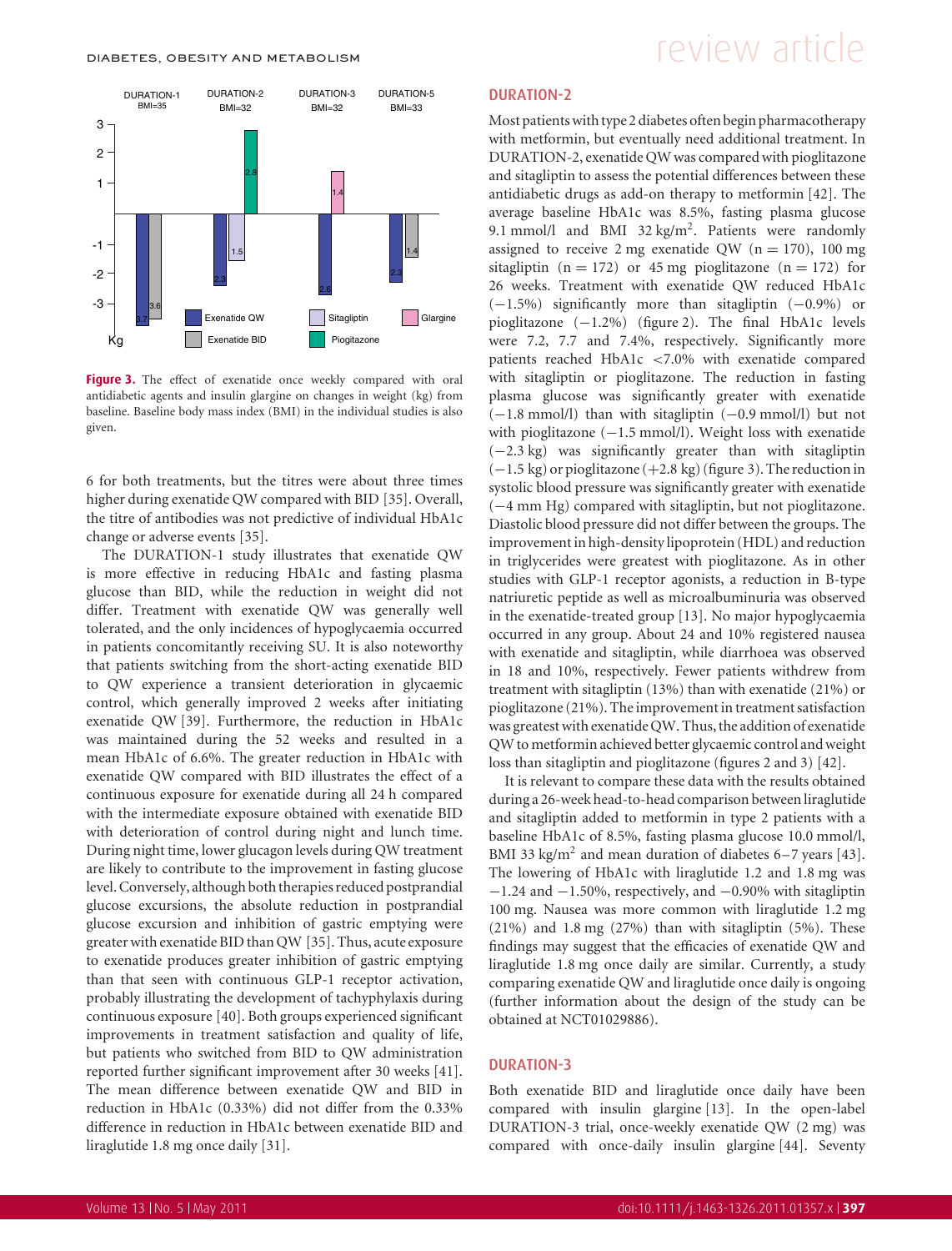percent of the patients were treated with metformin and 30% metformin plus SU. Starting dose for insulin glargine increased from baseline 10 to 31 IU/day, targeting a fasting glucose range of 4.0–5.5 mmol/l following a prespecified titration algorithm. Average baseline HbA1c was 8.3%, fasting plasma glucose 9.8 mmol/l, BMI 32 kg/m<sup>2</sup> and duration of diabetes about 8.0 years. The reduction in HbA1c was greater in the exenatide group  $(-1.5\%)$  than in those taken insulin glargine  $(-1.3\%)$ (figure 2). Endpoint HbA1c was 6.8 versus 7.0%, and 60 versus 48% reached an HbA1c <7.0%. Mean weight changes were  $-2.6$  kg in the exenatide group and  $+1.4$  kg in the insulin glargine-treated patients (figure 3). Seventy-nine percent of the patients allocated to exenatide had both a reduction in HbA1c and weight, whereas 63% of the patients receiving insulin glargine had a reduction in HbA1c paired with a weight gain [44]. Fasting plasma glucose was reduced in both groups (exenatide −2.1 mmol/l, insulin glargine −2.8 mmol/l, p < 0.001). Mean heart rate at week 26 was raised compared with baseline in the exenatide but not in the insulin glargine group. No other cardiovascular risk factors including lipid concentrations differed between the groups. One hundred and twenty-seven of 233 patients assigned to exenatide developed antiexenatide antibodies, and a lower mean reduction in HbA1c was observed in the antibody-positive group compared with patients not developing antibodies  $(-1.3 \text{ vs. } -1.6\%)$  [44]. Minor hypoglycaemia was reported in 19 of 233 exenatide patients (46 events) compared with 58 of 233 insulin glargine patients (135 events), which was significantly different. One patient taking exenatide developed pancreatitis. Calcitonin concentrations were measured in few patients and were within normal limits in all patients. The number of patients, who discontinued treatment because of adverse effects, was 5 versus 1%, respectively. More patients discontinued exenatide QW than insulin glargine due to nausea and injection site reactions [44].

Thus, the exenatide once-weekly treatment resulted in greater HbA1c reduction after 26 weeks than insulin glargine. Insulin glargine produces greater reduction in fasting glucose than did exenatide, while significantly greater reductions in postprandial glucose excursions were obtained with exenatide. Risk of hypoglycaemia was reduced with exenatide, irrespective of background treatment. A notable strength of the study is that it included a standard next step (insulin treatment) in the treatment of patients not responding to two oral antidiabetic agents as an active comparator. An extension period planned for 2.5 years is in progress.

Exenatide BID has previously been compared with insulin glargine in a 6-month trial, where the reduction in HbA1c did not differ between the groups (i.e. reduction was 1.1% in both groups) [45]. Liraglutide has also been compared with insulin glargine in a 6-month study, with a difference in HbA1c treatment effect (0.2%) and body weight in favour of liraglutide (LEAD 5) [46].

#### DURATION-4

In the fourth of the series of DURATION studies (DURATION-4), exenatide once weekly is compared with sitagliptin 100 mg, pioglitazone 45 mg or metformin up to 2500 mg,

all in monotherapy (the design of the study is given at NCT00876338). No data have been published.

#### DURATION-5

DURATION-5, like DURATION-1, compared exenatide QW and BID during a 26-week study in 252 type 2 patients with an average baseline HbA1c of 8.4%, fasting plasma glucose 9.1 mmol/l and weight 96 kg  $[47]$ . Patients were drug naïve (19%) or treated with one (47%) or a combination of (34%) oral antidiabetic drugs. After 26 weeks, the reduction in HbA1c was greater in QW  $(-1.6\%)$  than in BID  $(-0.9\%)$  (figure 2). Fifty-nine percent versus 30% reached the goal of <7.0%. Weight loss was  $-2.3$  versus  $-1.4$  kg after 24 weeks (p = NS) (figure 3). Nausea occurred less frequently with QW (14%) than with BID (35%), and was transient and mild or moderate in intensity in most patients. Injection site reactions were more common with QW. No change in mean calcitonin concentrations was observed, but one patient withdrew due to pancreatitis. Thus, also in DURATION-5 exenatide QW provides superior control compared to exenatide BID [47].

#### DURATION-6

Is a head-to-head comparison between exenatide QW and once-daily liraglutide 1.8 mg, including approximately 900 patients, estimated completion in 2011 (NCT01029886).

Figures 2 and 3 summarize the changes in HbA1c and weight in the DURATION-1, -2, -3 and -5 studies.

#### Regulatory Affairs

In a response letter in October 2010, US Food and Drug Administration (FDA) requested a thorough QT interval study with exposures of exenatide higher than typical therapeutic levels of exenatide QW. The background for the request could be that after a single dose of 10 mcg of exenatide in healthy subjects, a slight positive correlation between plasma exenatide concentrations and changes from baseline in QT interval has been observed [48]. Additionally, the FDA has requested the results of DURATION-5 study to evaluate the efficacy and the labelling of the safety and effectiveness of the commercial formulation of exenatide QW. The Amylin, Lilly and Alkermes' goal is to submit their reply to the response letter by the end of 2011. Based on the requirements for additional data, the resubmission will likely require a 6-month review by FDA. The decision from the European Medical Agency (EMA) about exenatide QW can be expected in 2011.

### **Taspoglutide**

The human GLP-1 receptor agonist taspoglutide (Roche, Basel, Switzerland; Ipsen, Paris, France) has 93% homology with the native hormone [49]. Taspoglutide contains two α-aminoisobutyric acid substitutions replacing Ala8 and Gly35 of hGLP-1(7-36)NH2 [49]. Taspoglutide is fully resistant to DPP-4 degradation [49]. The biological actions have been shown to be similar to those of native GLP-1, and after a single dose of 30 mg, a glucose-lowering effect was found for up to 2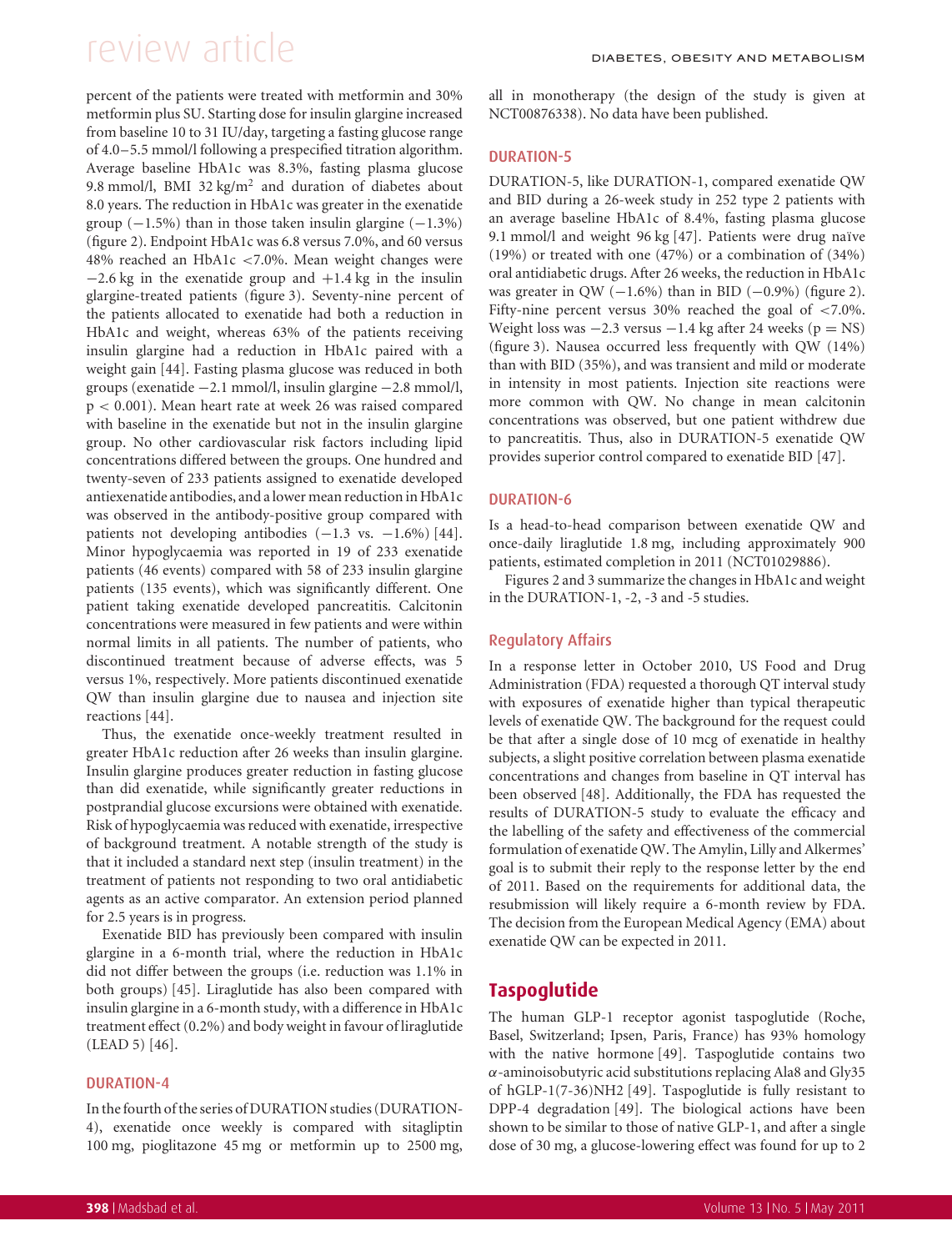weeks [49]. Taspoglutide has been shown to protect  $\beta$  cells by reducing apoptosis in Zucker diabetic fatty (ZDF) rats, a rodent model of type 2 diabetes [50]. In type 2 patients, taspoglutide restored both first- and second-phase insulin secretion [51]. Roche licensed the drug in 2006 from Ipsen SA.

At present, only two trials have been published as full articles [52,53]. In a phase 2 study, type 2 diabetic patients  $(n = 306)$ , mean age 55 years, BMI 32.7 kg/m<sup>2</sup> and duration of disease 5 years) treated with metformin were randomized to 8-week treatment with placebo, taspoglutide, either 5, 10 or 20 mg once weekly or 10 or 20 mg once every second week [52]. Baseline HbA1c was 7.9%. The reduction in HbA1c was −1.0% (5 mg QW), −1.2% (10 mg QW), −1.2% (20 mg QW) and −0.9% (10 mg Q2W) and −1.0 (20 mg Q2W) versus—0.2% with placebo. The greatest reduction in fasting plasma glucose was observed with 10 and 20 mg QW (−2.5 mmol/l compared with −0.8 mmol/l with placebo). After 8 weeks, weight loss was greater in the 10 mg QW (−1.9 kg), 20 mg QW  $(-2.8 \text{ kg})$  and 20 mg Q2W  $(-1.9 \text{ kg})$  than in the placebo group (−0.8 kg) [52]. Taspoglutide has also been investigated in a smaller and shorter phase 2 studies [53,54].

During the 2010 meetings in the American Diabetes Association Meeting and the European Association for the Study of Diabetes, five phase 3 studies from the T-emerge (*e*ffect of hu*m*an w*e*ekly GLP-1 fo*r g*lyca*e*mic control) programme were presented. All studies were of 24 weeks' duration, but with an extension to 52 weeks. The results after 24 weeks were presented. About 6000 patients have been enrolled in the T-emerge programme.

#### T-emerge 1

The T-emerge 1 trial is a double-blinded placebo-controlled study in drug naïve patients [55]. Patients (mean age 55 years, BMI 32 kg/m<sup>2</sup>, baseline HbA1c 7.6% and duration of diabetes about 3 years) were randomized to 10 mg taspoglutide QW  $(n = 112)$ , 10 mg taspoglutide QW for 4 weeks titrated to 20 mg QW ( $n = 127$ ) or placebo ( $n = 115$ ) for 24 weeks. Reduction in HbA1c (−1.0, −1.2 vs. −0.1 %) (figure 4) and fasting plasma glucose  $(-1.6, -1.9 \text{ vs. } -0.1 \text{ mmol/l})$  after 24 weeks was significantly greater in the taspoglutide groups compared with placebo, while weight reduction was significantly greater only in 20 mg taspoglutide QW compared with placebo  $(-1.5, 1.5)$  $-2.2$  vs.  $-1.2$  kg) (figure 5). An HbA1c target of  $\leq$ 7.0 was reached by 76, 80 and 37%, respectively. Nausea was observed in 26, 31 and 4%, vomiting in 17, 18 versus 0% and diarrhoea in 14, 10 and 4% of the patients in the three groups, respectively. Withdrawal due to gastrointestinal side effects occurred in 5.2, 7.8 and 0.8% of the patients, respectively. Incidence of injection site nodules, or indurations, or pruritus was 4–12% in the taspoglutide groups versus about 1% in the placebo group. Incidence of hypoglycaemia did not differ between the groups [55].

#### T-emerge 2

In the T-emerge 2 trial, taspoglutide was compared with exenatide BID in type 2 patients inadequately controlled with metformin  $+/-$  TZD [56]. In this open-label trial,

## DIABETES, OBESITY AND METABOLISM  $F$  and  $F$  are view articles are very set of  $F$



Figure 4. The effect of taspoglutide once weekly in two doses (10 mg once weekly and 20 mg once weekly) compared with placebo, oral antidiabetic agents and insulin glargine on changes in haemoglobin A1c (HbA1c) from baseline. Baseline HbA1c in the individual studies is also given.



**Figure 5.** The effect of taspoglutide once weekly in two doses (10 mg once weekly and 20 mg once weekly) compared with placebo, oral antidiabetic agents and insulin glargine on changes in weight (kg) from baseline. Baseline body mass index (BMI) in the individual studies is also given.

1149 patients were randomized to 10 mg taspoglutide QW  $(n = 384)$ , taspoglutide 10 mg for 4 weeks titrated to 20 mg QW  $(n = 392)$  or exenatide 5 mcg BID for 4 weeks titrated to 10 mcg BID ( $n = 373$ ). Baseline characteristics were similar across the groups (age 56 years, duration 6.5 years, baseline HbA1c 8.1% and BMI 33 kg/m<sup>2</sup>). After 24 weeks, the reduction in HbA1c was significantly greater with both 10 mg taspoglutide QW  $(-1.2\%)$  and 20 mg QW  $(-1.3\%)$  compared with the  $-1.0\%$ reduction with exenatide BID (figure 4). In patients with a baseline HbA1c of  $\geq$ 8%, the reduction was  $-1.5$ ,  $-1.7$  and −1.3%, respectively. More patients treated with taspoglutide reached HbA1c  $\leq$ 7.0% (62, 63 and 46%, respectively). The reduction in fasting plasma glucose was also greater in the taspoglutide groups  $(-2.1, -2.4, -1.8 \text{ mmol/l})$ , whereas the weight reduction was significantly less with taspoglutide 10 mg QW (−1.6 kg) compared with both taspoglutide 20 mg QW  $(-2.3 \text{ kg})$  and exenatide  $(-2.3 \text{ kg})$  (figure 5).

A higher incidence of nausea (40, 47 vs. 30%) and vomiting (21, 24 vs. 11%) was observed in the patients treated with taspoglutide (10 and 20 mg) than exenatide BID, respectively. Vomiting occurred in 86 and 83% of the cases on the day of injection, primarily after the first injection with taspoglutide. The incidence of diarrhoea did not differ between the groups. Injection site nodules, or pruritus, or indurations, or erythema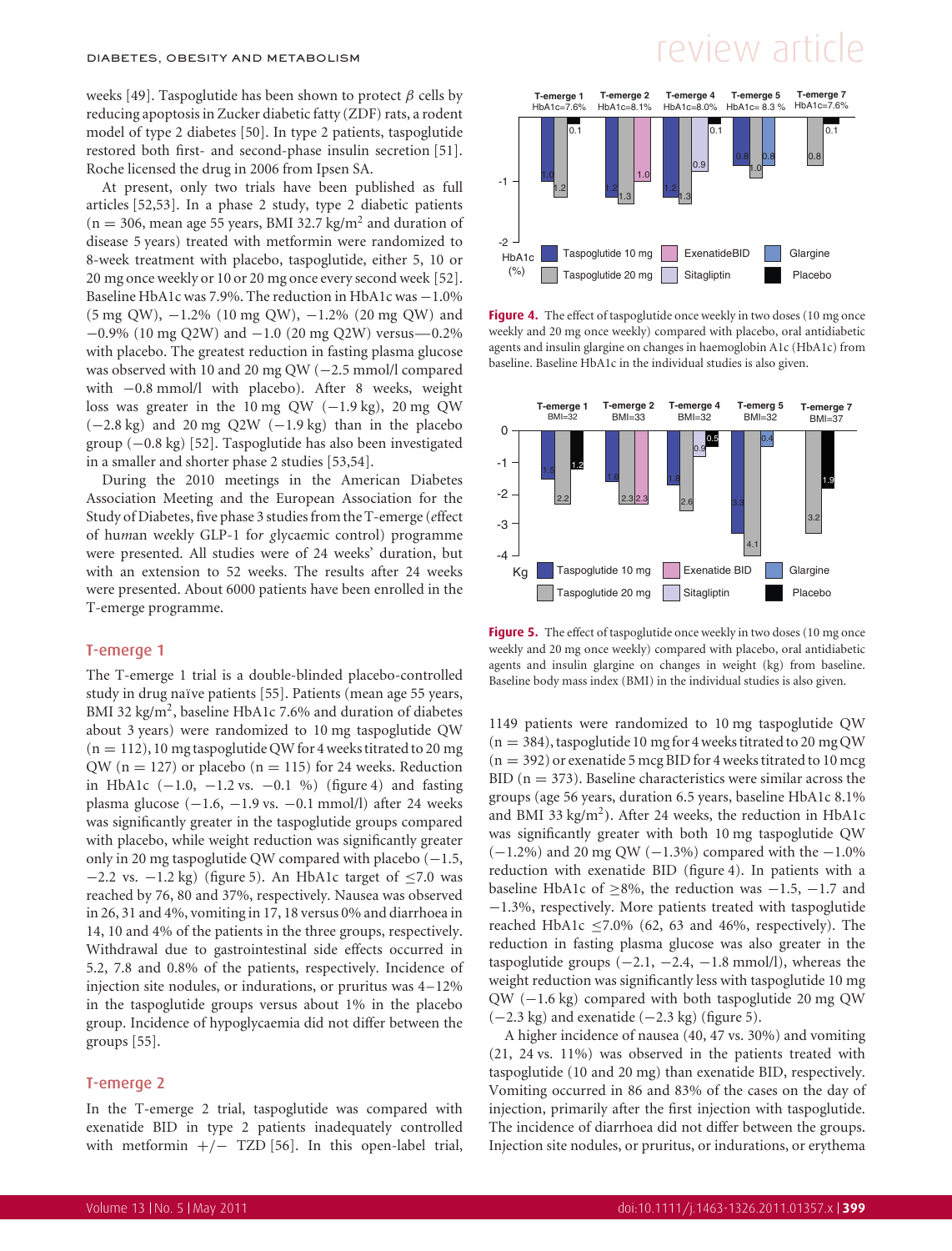# review article DIABETES, OBESITY AND METABOLISM

was observed in 4–10% of the patients given taspoglutide compared with 0.3–0.5% in the exenatide BID group. Incidence of hypoglycaemia did not differ between the groups and was about 8–10%. Total withdrawal was 16 , 22 and 16% in the two taspoglutide groups and among the patients treated with exenatide, respectively. Thus, taspoglutide 20 mg QW showed a greater HbA1c reduction, the same weight reduction, but more pronounced gastrointestinal side effect, and more injection site reactions than exenatide BID [56].

After 26 weeks of treatment, during a meal test taspoglutide and exenatide BID reduced postprandial hyperglycaemia and glucagon to a similar extent [57].

### T-emerge 3

This study compares taspoglutide 10 and 20 mg with placebo in patients inadequately controlled on metformin plus pioglitazone (more information can be obtained at NCT00744367). No data are available.

### T-emerge 4

In the T-emerge 4 trial, taspoglutide was compared with sitagliptin and placebo for 24 weeks [58]. Six hundred and sixtysix type 2 patients treated with metformin in monotherapy were randomized to taspoglutide 10 mg QW, taspoglutide 10 mg QW for 4 weeks titrated to 20 mg QW, sitagliptin 100 mg QD or placebo. Average age was 55 years, HbA1c 8.0%, BMI  $32 \text{ kg/m}^2$  and diabetes duration about 6 years. Reduction in HbA1c was −1.23 , −1.30, −0.89 and −0.1%, respectively (figure 4). Fasting plasma glucose was reduced by −2.1, −2.2, −1.3 and 0.1 mmol/l, respectively. In patients with a basal HbA1c ≥8.0%, the reduction in HbA1c was −1.85, −1.71, −1.25 and—0.32%. HbA1c ≤7.0 was achieved by 64, 65, 50 and 14% of the patients. The weight was reduced with  $-1.8$ , −2.6, −0.9 and −0.5 kg in the four groups (figure 5). Nausea was registered in 44, 47, 10 and 9%, vomiting in 21, 28, 4 and 1%, diarrhoea in 9, 7, 2 and 1%, and 12, 8, 0.5 and 0% of the patients withdrew because of nausea and vomiting in the taspoglutide 10 mg QW, 20 mg QW, sitagliptin- and placebo-treated groups, respectively. Eighty-four percent of all vomiting was observed on the day of injection of taspoglutide, indicating a burst of the concentration of the agonist shortly after injection. Hypoglycaemia was registered in 7, 5, 5 and 1%, respectively, of the patients. Lastly, injection site nodules, or pruritus or erythema was found in 4–16% of the patients treated with taspoglutide. Thus, taspoglutide provided superior glycaemic control and weight loss compared with sitagliptin and placebo, but at the cost of more gastrointestinal side effects [58].

### T-emerge 5

Taspoglutide was compared with insulin glargine in the T-emerge 5 trial [59]. Type 2 patients inadequately controlled by metformin and SU were, after discontinuation of SU, randomized to 10 mg taspoglutide QW ( $n = 361$ ), or 10 mg taspoglutide QW for 4 weeks and then 20 mg taspoglutide QW  $(n = 348)$ , or insulin glargine at bedtime  $(n = 319)$ . Insulin

was titrated towards a fasting plasma glucose of 6.1 mmol/l. Mean age was 58 years, basal HbA1c 8.3%, BMI 32 kg/m<sup>2</sup> and duration of diabetes 9 years. The mean dose of insulin was 36 units after 24 weeks, where the reduction in HbA1c was −0.77, −0.98 and −0.84% in the 10 mg taspoglutide, 20 mg taspoglutide and insulin glargine groups, respectively (figure 4). The reduction in HbA1c did not differ significantly between the groups, but a greater proportion of the patients achieved HbA1c ≤7.0 with taspoglutide 10 mg and taspoglutide 20 mg compared with insulin glargine (34, 41 and 28%). Reduction in fasting plasma glucose was greater in the insulin glargine group  $(-4.0 \text{ mmol/l}$  compared with  $-2.5 \text{ and } -2.8 \text{ mmol/l}$ in the taspoglutide groups). The weight loss was significantly greater in the 10 mg taspoglutide QW (−3.3 kg) and 20 mg taspoglutide QW (−4.1 kg) groups compared with insulin glargine (−0.4 kg) (figure 5). Incidence of hypoglycaemia was lower with taspoglutide (5, 6 vs. 17%), but withdrawal due to adverse events was higher in the taspoglutide groups (11, 17 and 2%, respectively). Total withdrawal was 21, 21 and 9% in the three groups. Nausea was registered in 39, 45 and 2%, vomiting in 20, 23 and 1% and diarrhoea in 13, 13 and 6% of the patients, respectively. Eighty-one percent and 84% of vomiting occurred on the day of injection of taspoglutide. Injection site nodules were observed in 11, 16 versus 0%, and injection site pruritus in 7.1, 4.8 versus 0.3% of the patients in the taspoglutide 10 mg, taspoglutide 20 mg and insulin glargine groups, respectively. Four patients treated with taspoglutide displayed hypersensitivity (see below). The results regarding glycaemic control and weight reduction seem to be quite similar to what have been observed with liraglutide and exenatide in comparison with insulin glargine [13,59].

### T-emerge 6

Patients inadequately controlled with metformin and SU  $(n = 760)$  were randomized to treatment with taspoglutide 10 and 20 mg or pioglitazone as comparator (the design of the study can be found at NCT00909597). At present, no data are available.

### T-emerge 7

In the T-emerge 7 trial, 20 mg taspoglutide QW ( $n = 149$ ) or placebo  $(n = 143)$  was added to metformin in very obese inadequately controlled patients [60]. Baseline characteristics were age 54 years, BMI 37 kg/m<sup>2</sup> (22% had a BMI > 40 kg/m<sup>2</sup>), duration of diabetes 5.1 years and average baseline HbA1c was 7.6%. After 24 weeks, the reduction in HbA1c  $(-0.8 \text{ vs. } -0.1\%)$ (figure 4) and the reduction in fasting plasma glucose  $(-1.3 \text{ vs.})$ 0.0 mmol/l) and weight  $(-3.2 \text{ vs. } -1.9 \text{ kg})$  were significantly greater in the taspoglutide group (figure 5). In patients with a baseline HbA1c ≥8.0%, the reduction in HbA1c was −1.3 versus −0.3%. An HbA1c ≤7.0 was reached in 73 versus 36%, respectively. Gastrointestinal side effects lead to withdrawal in 3.9 versus 1.3% of the patients, and the incidence of gastrointestinal side effects was similar to that of the other T-emerge trials [60].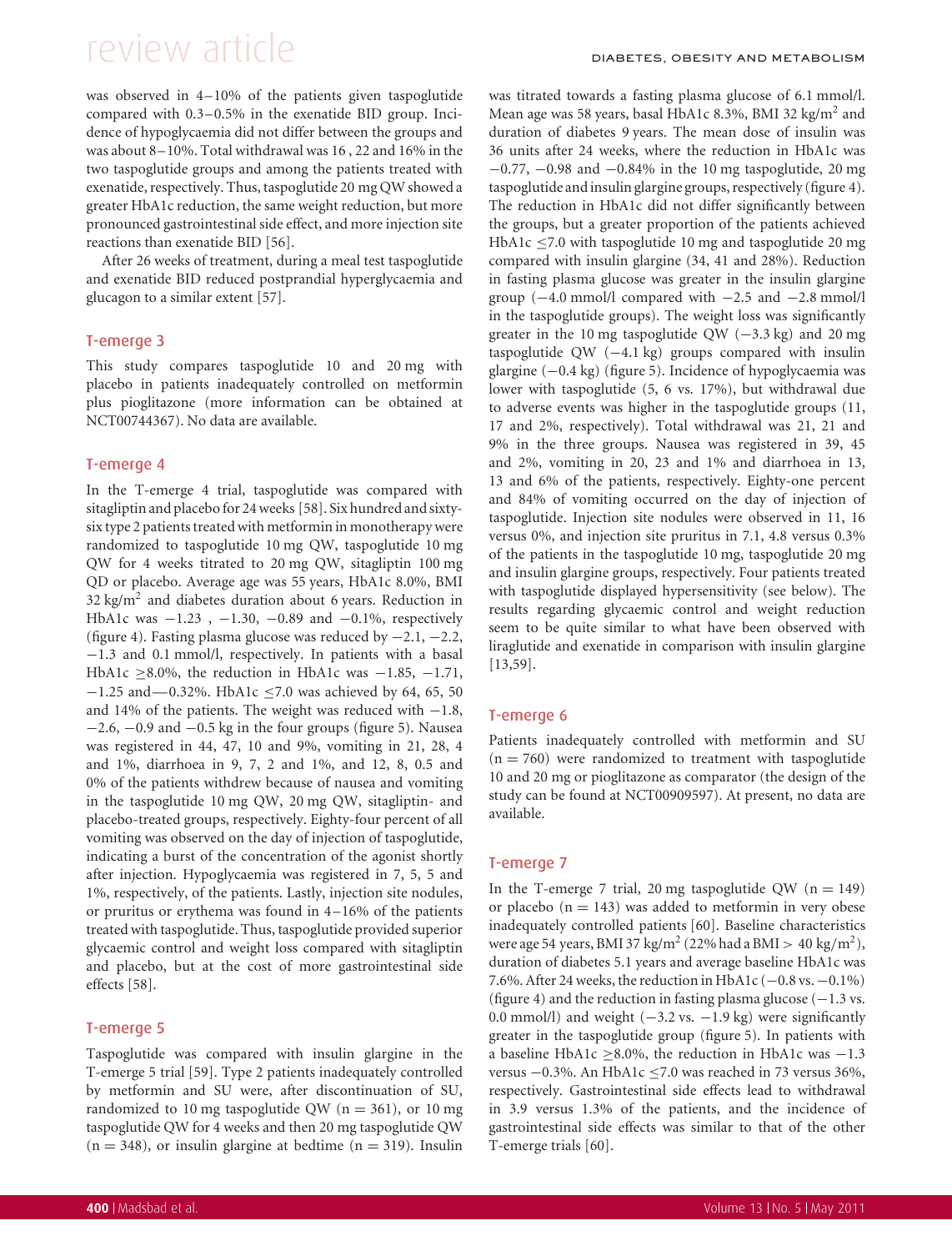*Hypersensitivity With Taspoglutide and Stop of Dosing of Taspoglutide in All Ongoing Studies.* In a press release in June 2010 (http://www.roche.com/investors/ir\_update/inv-update-2010-06-18b.htm), Roche announced that the incidence of hypersensitivity reactions, reported as related to taspoglutide, was higher than expected, although it remains uncommon (incidence  $\langle 1\% \rangle$ ). The most frequently reported symptoms were skin reactions and gastrointestinal symptoms, while cardiovascular and respiratory symptoms were less frequent. Roche has identified a potential association between the reactions and antidrug antibodies, and a risk mitigation plan including routine measurements of drug antibodies has been implemented in the phase 3 programme. Nevertheless, September 2010, Roche decided to halt taspoglutide dosing in all on-going studies (http://www.bioportfolio.com/.../ Roche-Stops-Dosing-Patients-In-Late-stage-Taspoglutide-Studies.html—USA).

### **Albiglutide (Syncria)**

Albiglutide (GlaxoSmithKline, Brentford, London, UK) is a human GLP-1 receptor agonist consisting of two copies of a 30-amino acid sequence of a dipeptyl peptidase-4-resistant human GLP-1 (as a tandem repeat) coupled to serum human albumin [61]. Resistance to DPP-4 cleavage is obtained by a single substitution (ala to gly) at the cleavage site of the GLP-1 molecule [61,62]. Plasma half-life is about 5 days, enabling once-weekly dosing. The tandem structure of albiglutide was developed to increase the potency compared with only one GLP-1 molecule bound to albumin, thus the copy attached to albumin mainly functions as a linker. *In vitro* albiglutide has an  $IC^{50}$  of 0.606 versus 0.019 nM for native GLP-1 [63]. Resistance to DPP-4 cleavage has been observed up to 60 min after incubation with the enzyme [63]. In db/db mice albiglutide reduces blood glucose and delays gastric emptying, whereas in severe combined immunodeficiency (SCID) mice albiglutide exerts anorectic actions following both peripheral and intracerebroventricular administration [63].

In a dose–response study, time to maximum plasma concentration was 2–5 days after a single injection, and the mean half-life was in the range of 6–8 days [61,64]. Probably albiglutide will be developed for once-weekly dosing.

In a phase 2 study of 356 type 2 patients, drug naïve or treated with metformin, they were randomized to albiglutide dosing weekly, biweekly or monthly, or placebo or exenatide as comparator [65]. Albiglutide was given as 4, 15, 30 mg weekly; 15, 30 or 50 mg biweekly or 50 or 100 mg monthly [65]. Steady state for albiglutide was obtained after 4–5 weeks of treatment. A dose-dependent reduction in HbA1c was observed within all albiglutide schedules (baseline HbA1c: 8.0%). After 16 weeks, the HbA1c reduction was similar (−0.87%) for albiglutide 30 mg weekly, −0.79% for 50 mg biweekly and −0.97% for albiglutide 100 mg monthly, compared with −0.17% for placebo and −0.54% for the exenatide group. Similar proportion of the subjects achieved HbA1c <7.0% in 30 mg weekly (52%), 50 mg biweekly (53%) and 100 mg monthly (48%), compared with 20 and 35% in the placebo and exenatide groups, respectively [65].

# DIABETES, OBESITY AND METABOLISM  $F$  and  $F$  are view articles are very set of  $F$  and  $F$  are very set of  $F$

The reductions in fasting blood glucose were also dose dependent and were corrected for placebo −1.4 mmol/l (30 mg weekly),  $-1.2$  mmol/l (50 mg biweekly) and  $-1.2$  mmol/l (100 mg monthly), respectively, and greater than with exenatide.

Weight loss did not differ significantly and was from −1.1 to −1.7 kg in the albiglutide groups compared with −0.7 kg in the placebo group and  $-2.4$  kg in the exenatide group [65].

Similar to other GLP-1 receptor agonists, an improvement in  $\beta$ -cell function as evaluated by homeostasis model assessment-B (HOMA-B) and a reduction in systolic blood pressure were shown [65]. Lipid parameters were stable during the study.

Nausea was observed in 12% of placebo-treated patients against 40% in the exenatide group, and 14–54% in the patients receiving albiglutide, most frequent in the groups treated with the highest dose one monthly [65]. In the group receiving 30 mg weekly, the frequency of nausea/vomiting was 29 compared with 46% in the exenatide group [65]. For patients receiving the highest dose of albiglutide monthly, the occurrence of nausea followed each monthly administration. Antiantibodies to albiglutide were observed in only 5 out of 356 patients and were of low titres [65]. Skin reactions were observed in up to 28% of the patients. No systemic allergic reactions to albiglutide were recorded [65].

Thus, albiglutide shows significant reduction in HbA1c and fasting blood glucose and blood pressure. The adverse effects seem to be the well known of GLP-1, and were dose dependent.

#### Phase 3 Programme for Albiglutide

Albiglutide 30 mg weekly has been selected as the initial dose for the phase 3 programme, named HARMONY Clinical Research Program [65]. Albiglutide will be investigated in monotherapy, in combination with metformin and as a triple therapy in combination with metformin and glitazone and in combination with metformin and SU. Studies will also use active comparators as a DPP-4 inhibitor, a glitazone, a SU, liraglutide and insulin (http://www.clinical trials. gov) [66]. The programme will investigate cardiovascular safety after FDA guidelines, and durability of treatment. The programme will include more than 4000 patients.

### **LY2189265 Once-weekly GLP-1 Receptor Agonist (Dulaglutide)**

Fusion of GLP-1 to a larger 'carrier' moiety, hence slowing its *in vivo* clearance, is used in LY2189265 (Eli Lilly, Indianapolis, IN, USA), where a DPP-4-protected GLP-1 analogue is fused to a modified immunoglobulin G4 (IgG4) Fc fragment [67]. Thereby a flat profile with no burst effect allowing once-weekly dosing is obtained [67]. LY2189265 exhibits activity similar to native GLP-1, probably by allowing sufficient conformational freedom and distance from the carrier domain for receptor interaction. In animal studies, LY2189265 displayed significant attenuation of weight gain [67].

In a randomized placebo-controlled double-blinded study in obese type 2 patients treated with two oral antidiabetic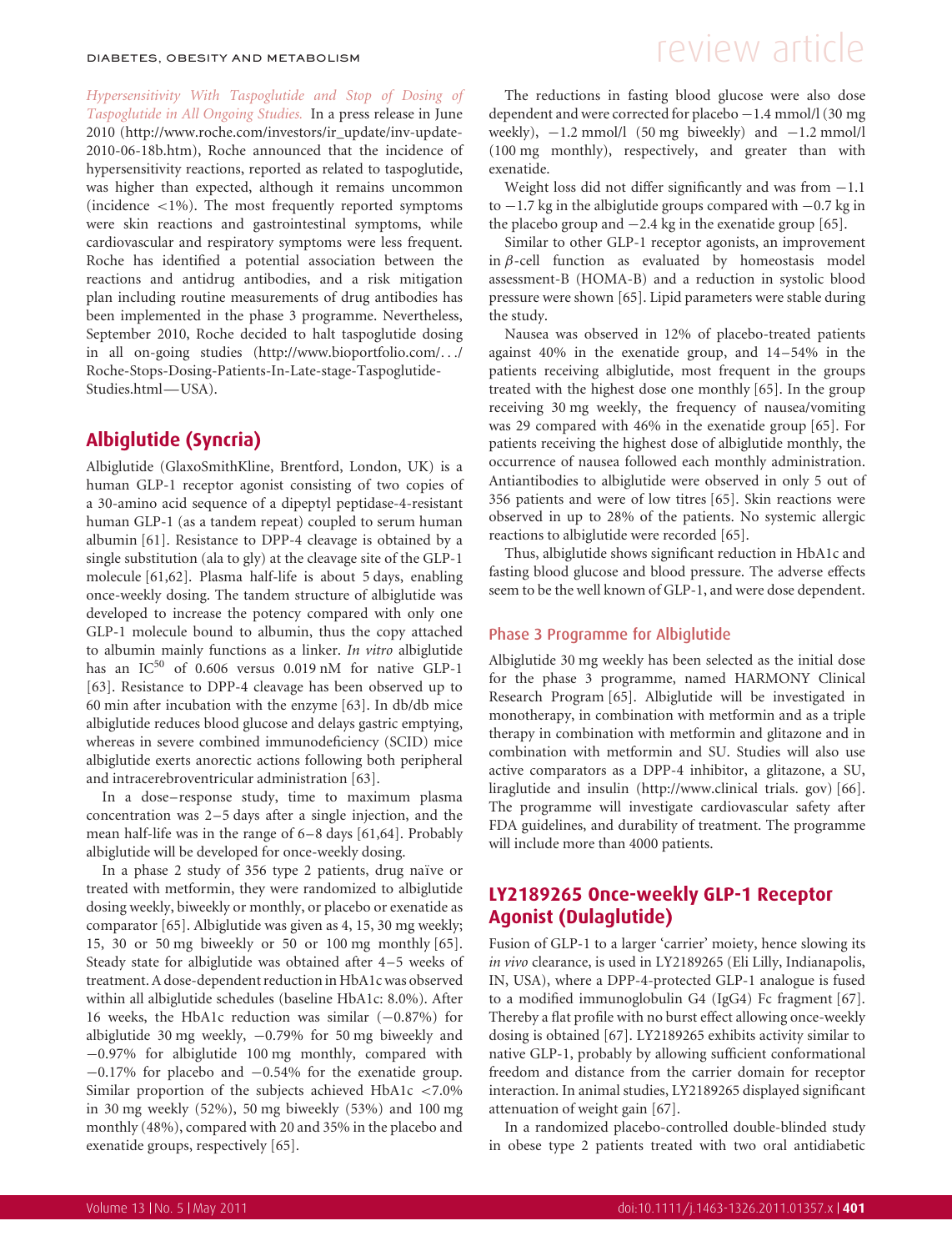drugs, 262 patients with type 2 diabetes for about 8 years and a BMI of 34 kg/m<sup>2</sup> were randomized to once-weekly injections of either placebo for 16 weeks, or one of two titrated doses of LY2189265 (0.5 mg for 4 weeks followed by 1.0 mg for 12 weeks or 1.0 mg for 4 weeks followed by 2.0 mg for 12 weeks), or 1.0 mg for 16 weeks [68]. The reduction in HbA1c was −0.27, −1.28, −1.29 and 1.52%, and in fasting plasma glucose −0.49, −2.09, −2.04 and −2.64 mmol/l, respectively, for the placebo, LYS 2189265 (0.5/1.0 mg), LYS 2189265 (1.0/1.0) and the LYS 2189265 (1.0/2.0 mg) groups. Weight was reduced with −0.07,−1.58,−1.40 and−2.51 kg, respectively. Nausea (13%), diarrhoea (9%) and abdominal distension (8%) were the most frequently reported adverse events in the GLP-1 receptor agonist groups [68]. Nevertheless, more long-term studies are needed to evaluate the efficacy and safety of LY2189265.

### **CJC-1134-PC**

Another GLP-1 receptor agonist in a phase 3 programme is CJC-1134-PC (ConjuChem, Montreal, Quebec, Canada), which consists of an exendin-4 molecule covalently linked to human recombinant albumin. Its half-life is similar to circulating albumin, approximately about 8 days [69]. In mice, Baggio and co-workers showed that the compound retains the ability to mimic the full spectrum of GLP-1 receptor-dependent actions [70]. At present, only abstracts have been published about its pharmacokinetics and about a single phase 1 and two phase 2 clinical studies [71,72] in two 12-week study including a total of 224 metformin-treated patients [72]. One hundred and forty-four patients were randomized to treatment with 1.5 mg weekly, 1.5 mg weekly titrated to 2.0 mg weekly after 1 month or placebo [72]. In the second trial, 80 patients were randomized to 1.5 mg twice weekly (3 mg weekly), 1.5 mg twice weekly titrated to 2.0 mg weekly after 1 month or placebo [72]. Both trials had the same entry criteria. The greatest reduction in hbA1c was seen in the 3 mg group (1.5 mg twice weekly), in which patients achieve a decrease of −1.4%. HbA1c decreased in the 1.5, 2.0 mg and placebo groups by  $-0.8$ ,  $-0.8$  and 0.4%, respectively [72]. The reduction in weight in the CJC-1134-PC groups did not differ significantly from placebo treatment [72]. Nausea was observed in 23%, vomiting in 11% compared to 10 and 6%, respectively, in the placebo group [72]. At present, it is unclear whether the modest effect on body weight is explained by a reduced efficacy in engaging the central nervous system regions regulating appetite and body weight, because large proteins like albumin are not expected to cross the blood–brain barrier [73]. Alternatively, the compound can still regulate feeding and body weight via the vagus nerve [74,75].

### **Discussion**

The limitations and side effects combined with the difficulties in achieving sustained glycaemic control with 'older' antidiabetic therapies for having intensified the quest for new medications [6–8,15]. This has turned focus towards the incretin-based therapies because of the pleiotropic effects of GLP-1 [3,16]. The GLP-1 receptor agonists have advantages by combining effective blood glucose control with weight loss,

- G LP-1 agonists with > 24 hour duration seem to be associated with:
	- Greater HbA1c lowering
	- Greater FPG lowering
	- Lesser PPG lowering
	- Larger Increase in fasting insulin
	- Larger decrease in fasting glucagon
	- Equivalent weight loss
	- Decreased effect on gastric emptying
	- Less nausea (except taspoglutide)
	- Less associated hypoglycemia
	- Larger increase in heart rate

**Figure 6.** Illustrates some differences between the once-weekly glucagonlike peptide-1 (GLP-1) receptor agonist and exenatide BID.

blood pressure reduction, improvements in some cardiovascular risk factors and β-cell function [13,14]. The long-acting GLP-1 receptor agonists are attractive for the treatment of people with type 2 diabetes, as the regulation of both insulin and glucagonis glucose dependent. Therefore, thereis a reduced risk of hypoglycaemia [13,18,20,21,74]. Especially, when a GLP-1 analogue is combined with a metformin or a glitazone the risk of hypoglycaemia is minimal [13,18]. The GLP-1 receptor agonists have been investigated in monotherapy or as add-on therapy to other antidiabetic drugs [13].

### Is the Once-weekly GLP-1 Receptor Agonists an Important Advance for the Treatment of Type 2 Diabetes?

Several once-weekly long-acting GLP-1 analogues are in phase 3 development programmes (figure 1). Head-to-head comparisons between exenatide BID versus exenatide QW, or taspoglutide or albiglutide, indicate greater HbA1c reduction with the once-weekly GLP-1 receptor agonists [35,39,56]. No direct head-to-head comparisons between the once-weekly GLP-1 receptor agonists to liraglutide have been published, but a direct comparison between liraglutide and exenatide QW has an estimated completion in 2011. Evaluated from the LEAD programme with liraglutide and the trials discussed earlier, the efficacy will probably not differ significantly between liraglutide and exenatide once weekly [13]. The long-acting GLP-1 receptor agonists as well as liraglutide have a more sustained effect on fasting plasma glucose, while the effect on postprandial hyperglycaemia is modest compared with the short-acting exenatide BID. With respect to weight control, no clinically significant differences seem to exist within the entire group of GLP-1 receptor agonists (figure 6), although it remains possible that the CJC-1134-PC is less effective [72,73].

The gastrointestinal side effects seem to be less with exenatide QW and albiglutide compared with exenatide BID, probably because of a reduced peak concentrations of exenatide QW and albiglutide [30,76]. The gastrointestinal side effects during a head-to-head comparison between liraglutide and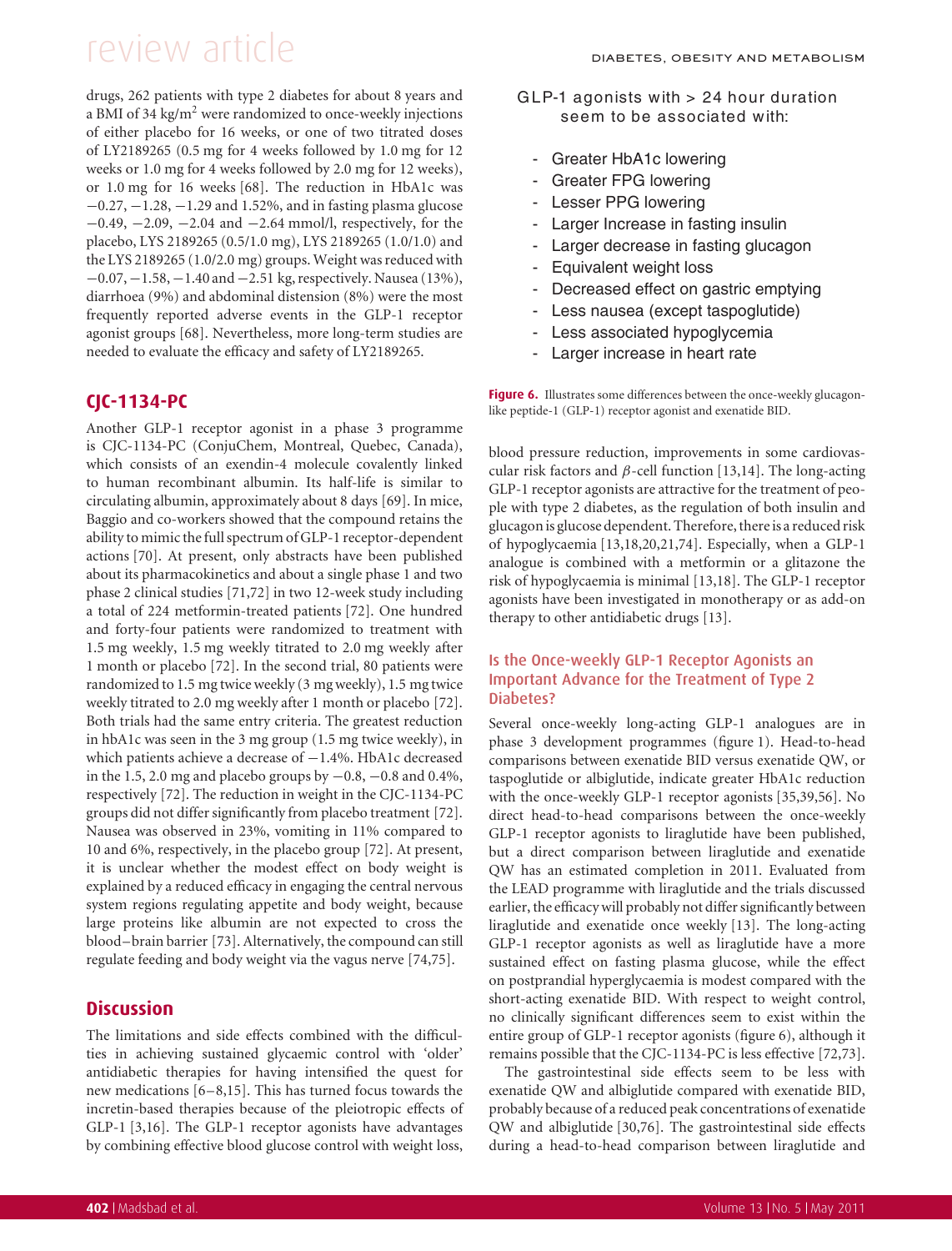exenatide BID were also in favour of liraglutide [31,32]. On the other hand, taspoglutide seems to display more side effects than the other long-acting analogues and even higher than registered with exenatide BID [56]. This phenomenon is probably explained by a burst of taspoglutide released from the injected depot. This is underscored by the observation that the most pronounced gastrointestinal side effects are observed on the day of administration, indicating that a small fraction of the injected compound is absorbed very rapidly, thereby producing the side effects.

Antibodies seem to be most frequent and with highest titres during treatment with exenatide QW (>50% of the patients) compared with taspoglutide and albiglutide, but overall the titre of antibodies was not predictive of individual HbA1c change or adverse events [31,32,34,35]. A drawback of the once-weekly agonists may be that it will take about 4–5 weeks before a steady-state situation in relation to blood glucose control is reached, and in relation to incidences of pancreatitis, it will take weeks before the agonist is cleared from the patients. With liraglutide a steady state is obtained within 3–5 days. Furthermore, problems associated with larger injected volume and injection site reactions are likely to be more frequent with the once-weekly GLP-1 receptor agonists.

#### Potential Risk of GLP-1 Receptor Agonists

Studies in rodents have suggested that liraglutide induces thyroid C-cell focal hyperplasia and C-cell tumours in a dose-related manner, which may lead to medullary thyroid cancer [77,78]. In contrast, once-daily administration of exenatide in rats was associated with a high incidence of C-cell lesions in female rats, but no carcinoma was observed [77,78]. *In vitro* studies in rodent C cells have shown that native GLP-1, liraglutide, exenatide, taspoglutide and lixisenatide all potently activate the GLP-1 receptor with the same maximal activity, while the GLP-1 receptor signal in a human C-cell line was very low [77]. The GLP-1 receptor expression is species dependent and the C cell in rats expresses a large number of GLP-1 receptors, while the expression of the GLP-1 receptor is very sparse in human C cell [77]. Accordingly, the C-cell stimulatory effect in rodents was more pronounced with continuous exposure to GLP-1 receptor agonists, which may have relevance for interpretation of experiments using short- versus longacting agonists [77]. In parallel with this observation, exenatide and liraglutide administered continuously to mice elicited the same frequency of C-cell hyperplasia and calcitonin response [77]. Rats develop spontaneous C-cell lesions at a high frequency, while C-cell neoplasia is extremely rare in humans [79].

In humans, calcitonin, secreted by the C cells, can be used as a biomarker for the detection of medullary thyroid cancer [78]. In the LEAD programme and the phase 3 trial of the onceweekly GLP-1 receptor agonists, calcitonin levels stayed within the normal range, and did not differ between the groups treated with GLP-1 receptor agonists and control groups [77,78] . In relation to the FDA approval of liraglutide, a cancer registry to monitor the annual incidence of medullary cancer during the next 15 years was required [78]. At present, there is no signal

## DIABETES, OBESITY AND METABOLISM  $F$  and  $F$  are very article  $F$

in humans indicating an association between treatment with GLP-1 receptor agonists and C-cell cancer [77,78].

The notion of an increased risk of pancreatitis during GLP-1 receptor agonist treatment arose from postmarketing reports submitted to FDA associated with the use of exenatide [78]. It has been impossible to determine whether these sporadic reports support that the use of exenatide induces an increased risk. In the initial publication of 30 cases, more than 90% of the patients displayed other factors predisposing to pancreatitis. In a recent register study, the incidences of pancreatitis were 0.13% for exenatide and 0.12% for sitagliptin, respectively, which did not differ from that of the background type 2 diabetes population [80–82]. Accordingly, the risk of pancreatitis did not differ between exenatide compared with other antidiabetic agents [81,83] . At present, mechanistic studies are undertaken to elucidate whether an association between the GLP-1 receptor agonist treatment and pancreatitis may be real. Nevertheless, persistent abdominal pains or vomiting warrants discontinuation of treatment with a GLP-1 receptor agonist. Strict monitoring of pancreas function (amylase, lipase) in the ongoing long-term cardiovascular outcome trials of both GLP-1 analogues and DPP-4 inhibitors could produce decisive evidence of pancreatitis risk associated with incretinbased therapies. The hypersensitivity reactions observed with taspoglutide have not been a problem with the other GLP-1 receptor agonists.

The observation that GLP-1 analogues improve myocardial function in humans after myocardial infarction, improve endothelial function and reduce blood pressure raises hope for the outcomes of studies with cardiovascular endpoints such as mortality and cardiovascular events [84]. In December 2008, FDA published guidelines for assessing cardiovascular risk conferred by new antidiabetic drugs [78]. In relation to liraglutide, FDA required a postapproval study of cardiovascular safety. Of interest, data from *post hoc* analyses suggest that exenatide and liraglutide have not been associated with cardiovascular risks [13,85]. The Liraglutide Effect and Action in Diabetes: Evaluation of Cardiovascular Outcome Results (LEADER) study will test the safety of liraglutide; it is already initiated and will include about 9000 patients. In relation to exenatide QW, the EXCEL (Exenatide Study of Cardiovascular Event Lowering) will include about 9500 patients; it started June 2010. The T-emerge 8 study has included about 2000 patients, but dosing was stopped in September 2010 because of gastrointestinal side effects and hypersensitivity reactions.

### The Place of the Long-acting GLP-1 Receptor Agonists in the Treatment Algorithm

Most diabetologists agree that initial therapy in type 2 diabetic patients should comprise lifestyle changes plus metformin [6–9], but which antidiabetic agents to use when metformin fails or to use in patients intolerant for metformin has provoked debate among physicians. The different guidelines take different views on the place of the GLP-1 receptor agonists in the treatment algorithm [6–9]. The American Diabetes Association (ADA) and European Association for the Study of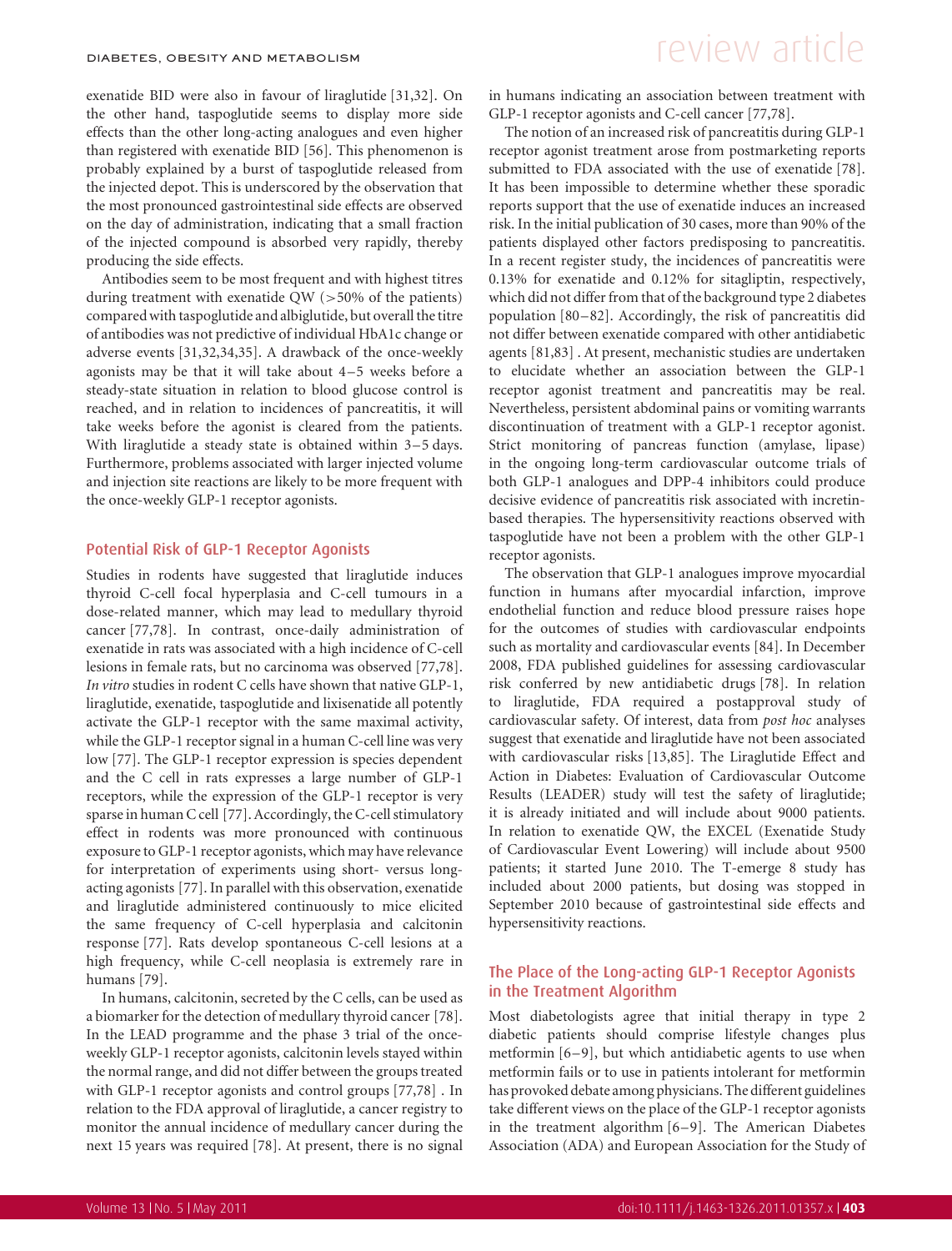Diabetes (EASD) consensus published in 2009 suggested SU and insulin as a second-line therapy in tier 1 approach, while the GLP-1 receptor agonists are allocated to tier 2 approach and only recommended for selected clinical settings when weight loss and risk of hypoglycaemia are a concern and HbA1c is lower than 8.0% [6]. The ADA/EASD consensus has raised a lot of debate regarding the optimal treatment of type 2 diabetes [10]. The UK National Institute for Health and Clinical Excellence (NICE) guidelines suggest a GLP-1 receptor agonist as an alternative to insulin, and where obesity is a specific problem  $(BMI > 35 kg/m<sup>2</sup>)$  [7]. NICE suggested that the GLP-1 receptor agonist treatment should be stopped if the HbA1c and weight responses are less than 1 and 3%, respectively [7]. The Canadian Diabetes Association and the American Association of Clinical Endocrinologists/American College of Endocrinology (AACE/ACE) suggested GLP-1 receptor agonists as second-line agents after metformin on the background of their greater effectiveness on glucose control and the weight loss [8,9]. Probably, many physicians in the daily clinical practice will consider a long-acting GLP-1 receptor agonist as an alternative to insulin treatment in patients with treatment failure to oral agents. Compared with insulin, a GLP-1 receptor agonist may be preferable, as fewer injections are needed with less risk of hypoglycaemia, and there is weight loss as opposed to weight gain. Lastly, but not less importantly, the GLP-1 receptor agonists do not require titration of the dose on the basis of glucose self-monitoring. Therefore, the need of self-monitoring of glucose is much less with the GLP-1 receptor agonists, and on the whole GLP-1 receptor agonist treatment is much simpler than insulin treatment. Nevertheless, because of the complementary effects of metformin and a GLP-1 receptor agonist on weight and the low risk of hypoglycaemia with this combination, the most optimal approach for GLP-1 receptor agonist treatment may be in combination with metformin as an agent number 2 in the treatment algorithm [13]. This combination should be used early when the  $\beta$ -cell function may be more prone to benefit by a GLP-1 receptor agonist [86].

The new antidiabetic agents, the sodium-glucose transporter-2 (SGLT-2) inhibitors, block glucose reabsorption and, therefore, promote glycosuria and lower serum glucose in hyperglycaemic states without risk of hypoglycaemia [72,87,88]. In addition, the glycosuria equates to loss of calories and these agents cause similar weight loss as the GLP-1 agonists, but with less reduction in HbA1c [87,88]. The SGLT-2 inhibitors, which are administered in tablet form, might affect the future positioning of the GLP-1 receptor agonists.

A definitive answer regarding the positioning of the longacting GLP-1 receptor agonists will emerge from ongoing long-term trials investigating the durability of glucose control, weight reduction, cardiovascular endpoint and safety. Clearly more information as to whether or not the GLP-1 receptor agonists can protect the  $\beta$ -cell function and thereby minimize the progression of the disease would be a key point in the positioning. Considering the various modes of actions of the different glucose-lowering agents, more studies comparing the efficacy and safety of the GLP-1 receptor agonists with other antidiabetic agents, including insulin in different combinations, will provide clinically relevant information

about the appropriate place of the GLP-1 receptor agonists in clinical practice. The studies should include GLP-1 receptor agonists as first-line therapy.

### **Conflict of Interest**

The idea and the preparation of the first draft were originated by the first author (S. M.) after the ADA meeting this year, inspired by the T-emerge presentations and the presentations on exenatide QW. Furthermore, when the review was written, many people believed that exenatide once weekly would be launched in USA and Europe in 2010/2011. The co-authors have all participated in the final revision of the paper. No commercial interests have, at any time, been involved, in any way (including funding), with the preparation of the review.

S. M. has served as a consultant or adviser to Novartis Pharmaceuticals, Novo Nordisk, Merck, Sharp and Dome, Phizer A/S, Abbott Laboratories, Sanofi-Aventis, Astra-Zeneca, Johnson & Johnson, Rosche, Mankind and Astra-Zeneca, and is a recipient of a research grant from Novo Nordisk. He has been a speaker for Novo Nordisk, Merck, Sharp and Dome, Astra-Zeneca, Johnson & Johnson, Abbott Laboratories, Phizer A/S, Rosche, Shering-Ploug, Sanofi-Aventis and Novartis Pharmaceuticals.

C. F. D. has received consultancy/lecture fees from companies with an interest in developing and marketing incretin-based therapies for the treatment of type 2 diabetes (Astra-Zeneca/BMS, Lilly, Merck, Novartis, Novo Nordisk, Servier). Her spouse is employed by Merck and hold stock options in Merck and Novo Nordisk.

J. J. H. has received lecture and/or consultancy fees from GlaxoSmithKline, Merck & Co., Novartis, Novo Nordisk and Roche. U. K., M. A. and S. S. T. have no declaration of interests.

### **References**

- 1. Wild S, Roglic G, Green A, Sicree R, King H. Global prevalence of diabetes: estimates for the year 2000 and projections for 2030. Diabetes Care 2004; **27**: 1047–1053.
- 2. DeFronzo RA. Insulin resistance, lipotoxicity, type 2 diabetes and atherosclerosis: the missing links. The Claude Bernard Lecture 2009. Diabetologia 2010; **53**: 1270–1287.
- 3. Holst JJ. The physiology of glucagon-like peptide 1. Physiol Rev 2007; **87**: 1409–1439.
- 4. Drucker DJ. The biology of incretin hormones. Cell Metab 2006; **3**: 153–165.
- 5. Stratton IM, Adler AI, Neil HA et al. Association of glycaemia with macrovascular and microvascular complications of type 2 diabetes (UKPDS 35): prospective observational study. BMJ 2000; **321**: 405–412.
- 6. Nathan DM, Buse JB, Davidson MB et al. Medical management of hyperglycemia in type 2 diabetes: a consensus algorithm for the initiation and adjustment of therapy: a consensus statement of the American Diabetes Association and the European Association for the Study of Diabetes. Diabetes Care 2009; **32**: 193–203.
- 7. Adler AI, Shaw EJ, Stokes T, Ruiz F. Newer agents for blood glucose control in type 2 diabetes: summary of NICE guidance. BMJ 2009; **338**: 1668.
- 8. Bhattacharyya OK, Estey EA, Cheng AY. Update on the Canadian Diabetes Association 2008 clinical practice guidelines. Can Fam Physician 2009; **55**: 39–43.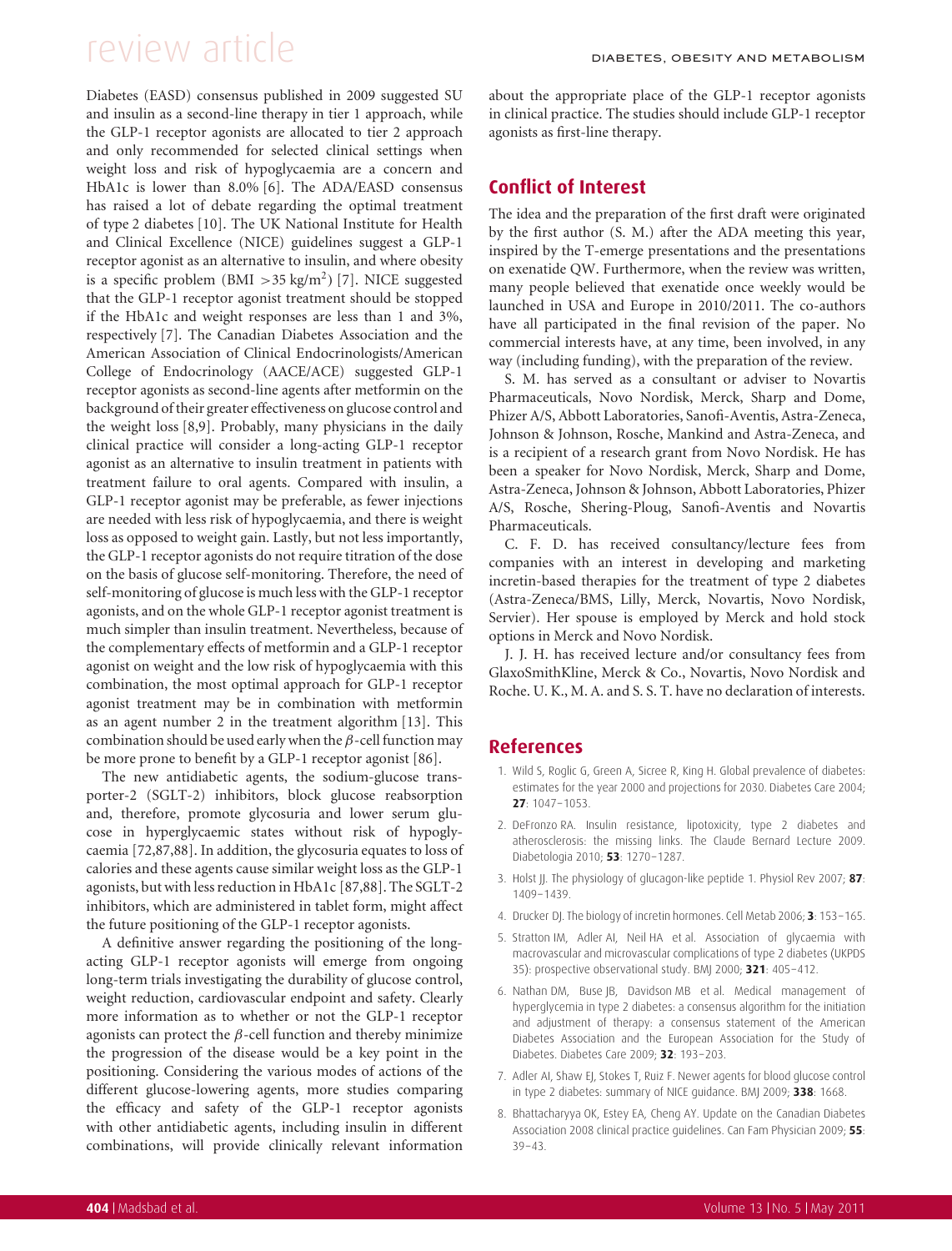- 9. Rodbard HW, Jellinger PS, Davidson JA et al. Statement by an American Association of Clinical Endocrinologists/American College of Endocrinology consensus panel on type 2 diabetes mellitus: an algorithm for glycemic control. Endocr Pract 2009; **15**: 540–559.
- 10. Schernthaner G, Barnett AH, Betteridge DJ et al. Is the ADA/EASD algorithm for the management of type 2 diabetes (January 2009) based on evidence or opinion? A critical analysis. Diabetologia 2010; **53**: 1258–1269.
- 11. Ahren B. Clinical results of treating type 2 diabetic patients with sitagliptin, vildagliptin or saxagliptin—diabetes control and potential adverse events. Best Pract Res Clin Endocrinol Metab 2009; **23**: 487–498.
- 12. Madsbad S, Krarup T, Deacon CF, Holst JJ. Glucagon-like peptide receptor agonists and dipeptidyl peptidase-4 inhibitors in the treatment of diabetes: a review of clinical trials. Curr Opin Clin Nutr Metab Care 2008; **11**: 491–499.
- 13. Madsbad S. Exenatide and liraglutide: different approaches to develop GLP-1 receptor agonists (incretin mimetics)—preclinical and clinical results. Best Pract Res Clin Endocrinol Metab 2009; **23**: 463–477.
- 14. Amori RE, Lau J, Pittas AG. Efficacy and safety of incretin therapy in type 2 diabetes: systematic review and meta-analysis. JAMA 2007; **298**: 194–206.
- 15. Bolen S, Feldman L, Vassy J et al. Systematic review: comparative effectiveness and safety of oral medications for type 2 diabetes mellitus. Ann Intern Med 2007; **147**: 386–399.
- 16. Baggio LL, Drucker DJ. Biology of incretins: GLP-1 and GIP. Gastroenterology 2007; **132**: 2131–2157.
- 17. Holst JJ, Deacon CF, Vilsboll T, Krarup T, Madsbad S. Glucagon-like peptide-1, glucose homeostasis and diabetes. Trends Mol Med 2008; **14**: 161–168.
- 18. Nauck MA, Vilsboll T, Gallwitz B, Garber A, Madsbad S. Incretin-based therapies: viewpoints on the way to consensus. Diabetes Care 2009; **32** (Suppl 2): S223–231.
- 19. Nauck MA, Niedereichholz U, Ettler R et al. Glucagon-like peptide 1 inhibition of gastric emptying outweighs its insulinotropic effects in healthy humans. Am J Physiol 1997; **273**(5 Pt 1): E981–E988.
- 20. Nauck MA, Kleine N, Orskov C, Holst JJ, Willms B, Creutzfeldt W. Normalization of fasting hyperglycaemia by exogenous glucagon-like peptide 1 (7-36 amide) in type 2 (non-insulin-dependent) diabetic patients. Diabetologia 1993; **36**: 741–744.
- 21. Nauck MA, Heimesaat MM, Behle K et al. Effects of glucagon-like peptide 1 on counterregulatory hormone responses, cognitive functions, and insulin secretion during hyperinsulinemic, stepped hypoglycemic clamp experiments in healthy volunteers. J Clin Endocrinol Metab 2002; 87: 1239–1246.
- 22. Zander M, Madsbad S, Madsen JL, Holst JJ. Effect of 6-week course of glucagon-like peptide 1 on glycaemic control, insulin sensitivity, and betacell function in type 2 diabetes: a parallel-group study. Lancet 2002; **359**: 824–830.
- 23. Deacon CF, Johnsen AH, Holst JJ. Degradation of glucagon-like peptide-1 by human plasma in vitro yields an N-terminally truncated peptide that is a major endogenous metabolite in vivo. J Clin Endocrinol Metab 1995; **80**: 952–957.
- 24. Deacon CF, Nauck MA, Toft-Nielsen M, Pridal L, Willms B, Holst JJ. Both subcutaneously and intravenously administered glucagon-like peptide I are rapidly degraded from the NH2-terminus in type II diabetic patients and in healthy subjects. Diabetes 1995; **44**: 1126–1131.
- 25. Agerso H, Vicini P. Pharmacodynamics of NN2211, a novel long acting GLP-1 derivative. Eur J Pharm Sci 2003; **19**: 141–150.
- 26. Cvetkovic RS, Plosker GL. Exenatide: a review of its use in patients with type 2 diabetes mellitus (as an adjunct to metformin and/or a sulfonylurea). Drugs 2007; **67**: 935–954.
- 27. Damholt B, Golor G, Wierich W, Pedersen P, Ekblom M, Zdravkovic M. An open-label, parallel group study investigating the effects of age and

## DIABETES, OBESITY AND METABOLISM  $F$  and  $F$  are very article  $F$

gender on the pharmacokinetics of the once-daily glucagon-like peptide-1 analogue liraglutide. J Clin Pharmacol 2006; **46**: 635–641.

- 28. Eng J, Kleinman WA, Singh L, Singh G, Raufman JP. Isolation and characterization of exendin-4, an exendin-3 analogue, from Heloderma suspectum venom. Further evidence for an exendin receptor on dispersed acini from guinea pig pancreas. J Biol Chem 1992; **267**: 7402–7405.
- 29. Kolterman OG, Kim DD, Shen L et al. Pharmacokinetics, pharmacodynamics, and safety of exenatide in patients with type 2 diabetes mellitus. Am J Health Syst Pharm 2005; **62**: 173–181.
- 30. Vilsboll T, Krarup T, Madsbad S, Holst JJ. No reactive hypoglycaemia in type 2 diabetic patients after subcutaneous administration of GLP-1 and intravenous glucose. Diabet Med 2001; **18**: 144–149.
- 31. Buse JB, Rosenstock J, Sesti G et al. Liraglutide once a day versus exenatide twice a day for type 2 diabetes: a 26-week randomised, parallel-group, multinational, open-label trial (LEAD-6). Lancet 2009; **374**: 39–47.
- 32. Buse JB, Sesti G, Schmidt WE et al. Switching to once-daily liraglutide from twice-daily exenatide further improves glycemic control in patients with type 2 diabetes using oral agents. Diabetes Care 2010; **33**: 1300–1303.
- 33. Vaag A, Nauck MA, Brandle M et al. Liraglutide, a human GLP-1 analogue, substantially reduces HbA(1c) in subjects with type 2 diabetes, irrespective of HbA(1c) at baseline. Diabetologia 2008; **51**: S68–69.
- 34. Buse J, Montanya E, Sesti G et al. The incidence of antibody formation and the levels of antibodies are lower with liraglutide than exenatide in a head-to-head comparison. Diabetologia 2010; **53**(Suppl. 1): S341.
- 35. Drucker DJ, Buse JB, Taylor K et al. Exenatide once weekly versus twice daily for the treatment of type 2 diabetes: a randomised, open-label, non-inferiority study. Lancet 2008; **372**: 1240–1250.
- 36. Kim D, MacConell L, Zhuang D et al. Effects of once-weekly dosing of a long-acting release formulation of exenatide on glucose control and body weight in subjects with type 2 diabetes. Diabetes Care 2007; **30**: 1487–1493.
- 37. Malone J, Trautmann M, Wilhelm K, Taylor K, Kendall DM. Exenatide once weekly for the treatment of type 2 diabetes. Expert Opin Investig Drugs 2009; **18**: 359–367.
- 38. Tracy MA, Ward KL, Firouzabadian L et al. Factors affecting the degradation rate of poly(lactide-co-glycolide) microspheres in vivo and in vitro. Biomaterials 1999; **20**: 1057–1062.
- 39. Buse JB, Drucker DJ, Taylor KL et al. DURATION-1 exenatide once weekly produces sustained glycemic control and weight loss over 52 weeks. Diabetes Care 2010; **33**: 1255–1261.
- 40. Knudsen LB, Jelsing J, Vrang N, Tang-Christensen M, Raun K. Liraglutide: short lived effect on gastric emptying-long lasting effects on body-weight. Diabetes 2010; **59**: A161.
- 41. Best JH, Boye KS, Rubin RR, Cao D, Kim TH, Peyrot M. Improved treatment satisfaction and weight-related quality of life with exenatide once weekly or twice daily. Diabet Med 2009; **26**: 722–728.
- 42. Bergenstal RM, Wysham C, MacConell L et al. Efficacy and safety of exenatide once weekly versus sitagliptin or pioglitazone as an adjunct to metformin for treatment of type 2 diabetes (DURATION-2): a randomised trial. Lancet 2010; **376**: 431–439.
- 43. Pratley RE, Nauck M, Bailey T et al. Liraglutide versus sitagliptin for patients with type 2 diabetes who did not have adequate glycaemic control with metformin: a 26-week, randomised, parallel-group, open-label trial. Lancet 2010; **375**: 1447–1456.
- 44. Diamant M, Van GL, Stranks S et al. Once weekly exenatide compared with insulin glargine titrated to target in patients with type 2 diabetes (DURATION-3): an open-label randomised trial. Lancet 2010; **375**: 2234–2243.
- 45. Heine RJ, Van Gaal LF, Johns D, Mihm MJ, Widel MH, Brodows RG. Exenatide versus insulin glargine in patients with suboptimally controlled type 2 diabetes: a randomized trial. Ann Intern Med 2005; **143**: 559–569.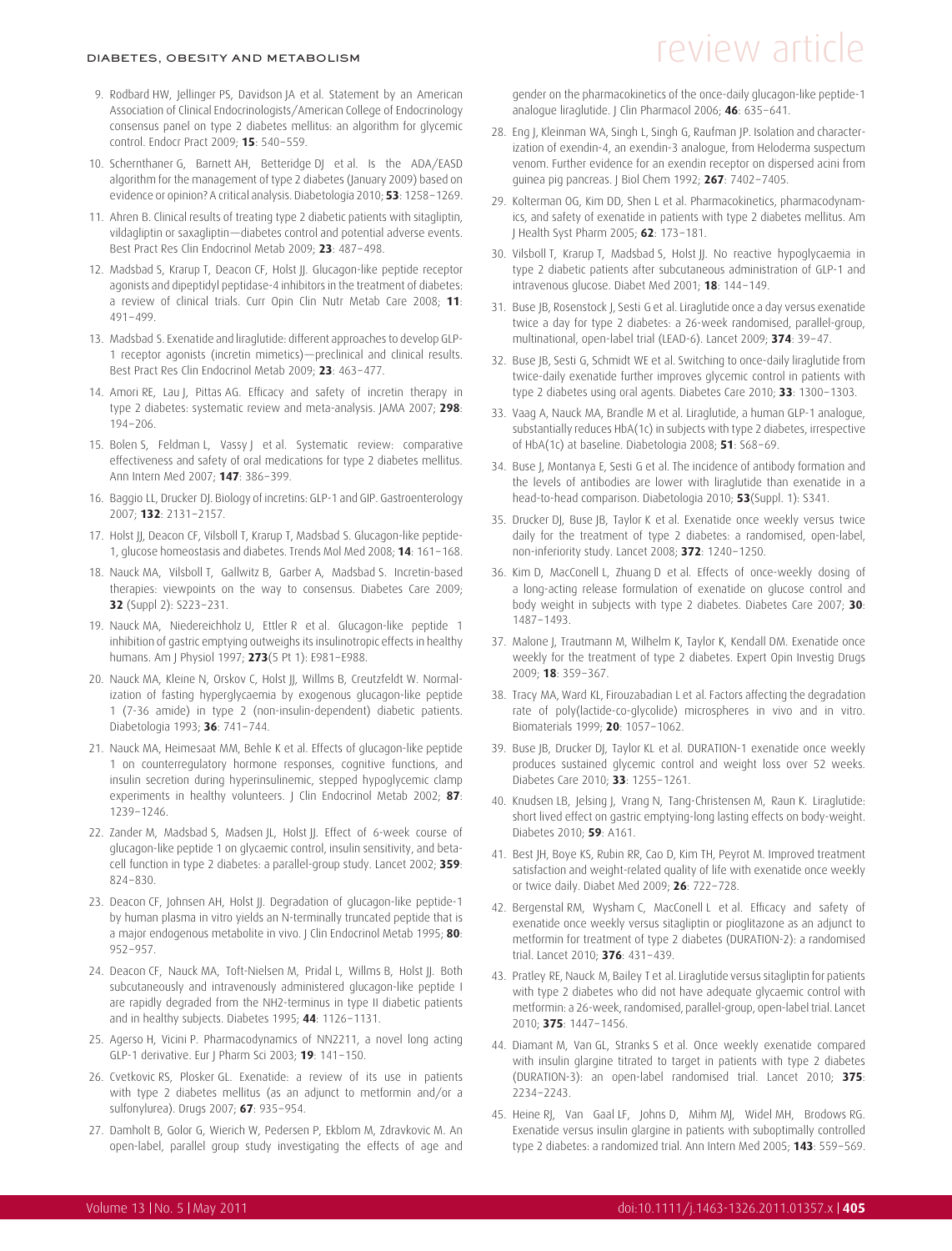- 46. Russell-Jones D, Vaag A, Schmitz O et al. Liraglutide vs insulin glargine and placebo in combination with metformin and sulfonylurea therapy in type 2 diabetes mellitus (LEAD-5 met+SU): a randomised controlled trial. Diabetologia 2009; **52**: 2046–2055.
- 47. Pullman J, Blevins TC, Malloy J et al. DURATION-5: exenatide once weekly resulted in significantly greater improvement in glycaemic control than exenatide twice daily in patients with type 2 diabetes. Diabetologia 2010; **53**: S336.
- 48. Linnebjerg H, Seger M, Kothare P, Hunt TC, Mitchell MI. The effect of exenatide on QTc interval in healthy subjects. Diabetes 2009; **58**: A161.
- 49. Sebokova E, Christ AD, Wang H et al. Taspoglutide, an analog of human glucagon-like peptide-1 with enhanced stability and in vivo potency. Endocrinology 2010; **151**: 2474–2482.
- 50. Uhles S, Brecheisen M, Benardeau A et al. Taspoglutide, a novel human once-weekly GLP-1 analogue, improves beta-cell survival in ZDF rats. Diabetes 2010; **59**: A148.
- 51. Pellanda C, Mangold B, Schulte M, Niggli M, Kapitza C. Effect of taspoglutide, a human GLP-1 analog, on insulin secretion in patients (pts) with type 2 diabetes (T2D). Diabetes 2010; **59**: A160–A161.
- 52. Nauck MA, Ratner RE, Kapitza C, Berria R, Boldrin M, Balena R. Treatment with the human once-weekly glucagon-like peptide-1 analog taspoglutide in combination with metformin improves glycemic control and lowers body weight in patients with type 2 diabetes inadequately controlled with metformin alone: a double-blind placebo-controlled study. Diabetes Care 2009; **32**: 1237–1243.
- 53. Ratner R, Nauck M, Kapitza C, Asnaghi V, Boldrin M, Balena R. Safety and tolerability of high doses of taspoglutide, a once-weekly human GLP-1 analogue, in diabetic patients treated with metformin: a randomized double-blind placebo-controlled study. Diabet Med 2010; **27**: 556–562.
- 54. Kapitza C, Heise T, Klein O et al. BIM51077, a novel GLP-1 analog, achieves sustained improvement in blood glucose control over 28 days of treatment. Diabetes 2006; **55**: A119.
- 55. Raz I, Fonseca V, Kipnes M et al. Taspoglutide, a once-weekly human GLP-1 analog, as monotherapy significantly lowers A1c and body weight in patients with type 2 diabetes (T2D): results from the T-emerge 1 phase 3 trial. Diabetes 2010; **59**: A107.
- 56. Rosenstock J, Balas B, Charbonnel B et al. Superior glycemic control with taspoglutide, a once-weekly human GLP-1 analog, compared with twice daily exenatide in type 2 diabetes (T2DM) inadequately controlled on oral agents: the T-emerge 2 trial. Diabetes 2010; **59**: A17.
- 57. Rosenstock J, Balas B, Charbonnel B et al. Taspoglutide, a once-weekly human GLP-1 analog, improves glucose tolerance and insulin secretion in patients with type 2 diabetes (T2DM): results of a meal tolerance test from T-emerge 2. Diabetes 2010; **59**: A196.
- 58. Bergenstal R, Forti A, Chiasson JL et al. Once weekly taspoglutide, a human GLP-1 analog, is superior to sitagliptin in improving glycemic control and weight loss in patients with type 2 diabetes (T2D): results from the T-emerge 4 trial. Diabetes 2010; **59**: A16.
- 59. Nauck M, Horton E, Andjelkovic M, mpudia-Blasco FJ, Boldrin MN, Balena R. Taspoglutide, a once-weekly human GLP-1 analog, provides comparable glycemic control to insulin glargine,' with superior weight loss and less hypoglycemia in type 2 diabetes (T2D): a phase 3, open-label trial (T-emerge 5). Diabetes 2010; **59**: A16.
- 60. Hollander P, Bengus M, Barnett A et al. Once-weekly taspoglutide, a human GLP-1 analog, is superior to placebo in improving glycemic control and body weight loss in obese patients with type 2 diabetes (T2D) inadequately controlled with metformin monotherapy: results from the T-emerge 7 trial. Diabetes 2010; **59**: A160.
- 61. Bush MA, Matthews JE, De Boever EH et al. Safety, tolerability, pharmacodynamics and pharmacokinetics of albiglutide, a long-acting glucagon-like peptide-1 mimetic, in healthy subjects. Diabetes Obes Metab 2009; **11**: 498–505.
- 62. Deacon CF, Knudsen LB, Madsen K, Wiberg FC, Jacobsen O, Holst JJ. Dipeptidyl peptidase IV resistant analogues of glucagon-like peptide-1 which have extended metabolic stability and improved biological activity. Diabetologia 1998; **41**: 271–278.
- 63. Bloom M, Bock J, Duttaroy A et al. Albugon (TM) fusion protein: a longacting analog of GLP-1 that provides lasting antidiabetic effect in animals. Diabetes 2003; **52**: A112.
- 64. Matthews D, Marre M, Le-Thl TUD, Zdravkovic M, Simo R. Liraglutide, a once-daily human GLP-1 analog, significantly improves beta-cell function in subjects with type 2 diabetes. Diabetes 2008; **57**: A150–A151.
- 65. Rosenstock J, Reusch J, Bush M, Yang F, Stewart M. Potential of albiglutide, a long-acting GLP-1 receptor agonist, in type 2 diabetes: a randomized controlled trial exploring weekly, biweekly, and monthly dosing. Diabetes Care 2009; **32**: 1880–1886.
- 66. GlaxoSmithKline. About the HARMONY type 2 diabetes Medical Research Study. Available from URL: http://www.harmonyclinicaltrials.com/ studyinfo.htm. Accessed 14 May 2010.
- 67. Glaesner W, Vick AM, Millican R et al. Engineering and characterization of the long-acting glucagon-like peptide-1 analogue LY2189265, an Fc fusion protein. Diabetes Metab Res Rev 2010; **26**: 287–296.
- 68. Umpierrez G, Blevins T, Rosenstock J, Cheng C, Bastyr E, Anderson J. The effect of LY2189265 (GLP-1 analogue) once weekly on HbA(1c) and beta cell function in uncontrolled type 2 diabetes mellitus: the EGO study analysis. Diabetologia 2009; **52**: S59.
- 69. Thibaudeau K, Robitaille M, Wen S et al. CJC-1134-PC: an exendin-4 conjugate with extended pharmacodynamic profiles in rodents. Diabetes 2006; **55**: A103.
- 70. Baggio LL, Huang Q, Cao X, Drucker DJ. An albumin-exendin-4 conjugate engages central and peripheral circuits regulating murine energy and glucose homeostasis. Gastroenterology 2008; **134**: 1137–1147.
- 71. Wang M, Kipnes M, Matheson S et al. Safety and pharmacodynamics of CJC-1134-PC, a novel GLP-1 receptor agonist, in patients with type 2 diabetes mellitus: a randomized, placebo-controlled, double-blind, doseescalation study. Diabetes 2007; **56**: A133.
- 72. Wang M, Matheson S, Picard J, Pezzullo J, Ulich T. PC-DAC (TM): exendin-4 (CJC-1134-PC) significantly reduces HbA1c and body weight as an adjunct therapy to metformin: two randomized, double-blind, placebo-controlled, 12 week, phase II studies in patients with type 2 diabetes mellitus. Diabetes 2009; **58**: A148.
- 73. Chuang VT, Kragh-Hansen U, Otagiri M. Pharmaceutical strategies utilizing recombinant human serum albumin. Pharm Res 2002; **19**: 569–577.
- 74. Abbott CR, Monteiro M, Small CJ et al. The inhibitory effects of peripheral administration of peptide YY(3-36) and glucagon-like peptide-1 on food intake are attenuated by ablation of the vagal-brainstem-hypothalamic pathway. Brain Res 2005; **1044**: 127–131.
- 75. Imeryuz N, Yegen BC, Bozkurt A, Coskun T, Villanueva-Penacarrillo ML, Ulusoy NB. Glucagon-like peptide-1 inhibits gastric emptying via vagal afferent-mediated central mechanisms. Am J Physiol 1997; **273**(4 Pt 1): G920–G927.
- 76. Madsbad S. Treatment of type 2 diabetes with incretin-based therapies. Lancet 2009; **373**: 438–439.
- 77. Knudsen LB, Madsen LW, Andersen S et al. Glucagon-like peptide-1 receptor agonists activate rodent thyroid C-cells causing calcitonin release and C-cell proliferation. Endocrinology 2010; **151**: 1473–1486.
- 78. Parks M, Rosebraugh C. Weighing risks and benefits of liraglutide—the FDA's review of a new antidiabetic therapy. N Engl J Med 2010; **362**: 774–777.
- 79. Roman S, Lin R, Sosa JA. Prognosis of medullary thyroid carcinoma: demographic, clinical, and pathologic predictors of survival in 1252 cases. Cancer 2006; **107**: 2134–2142.